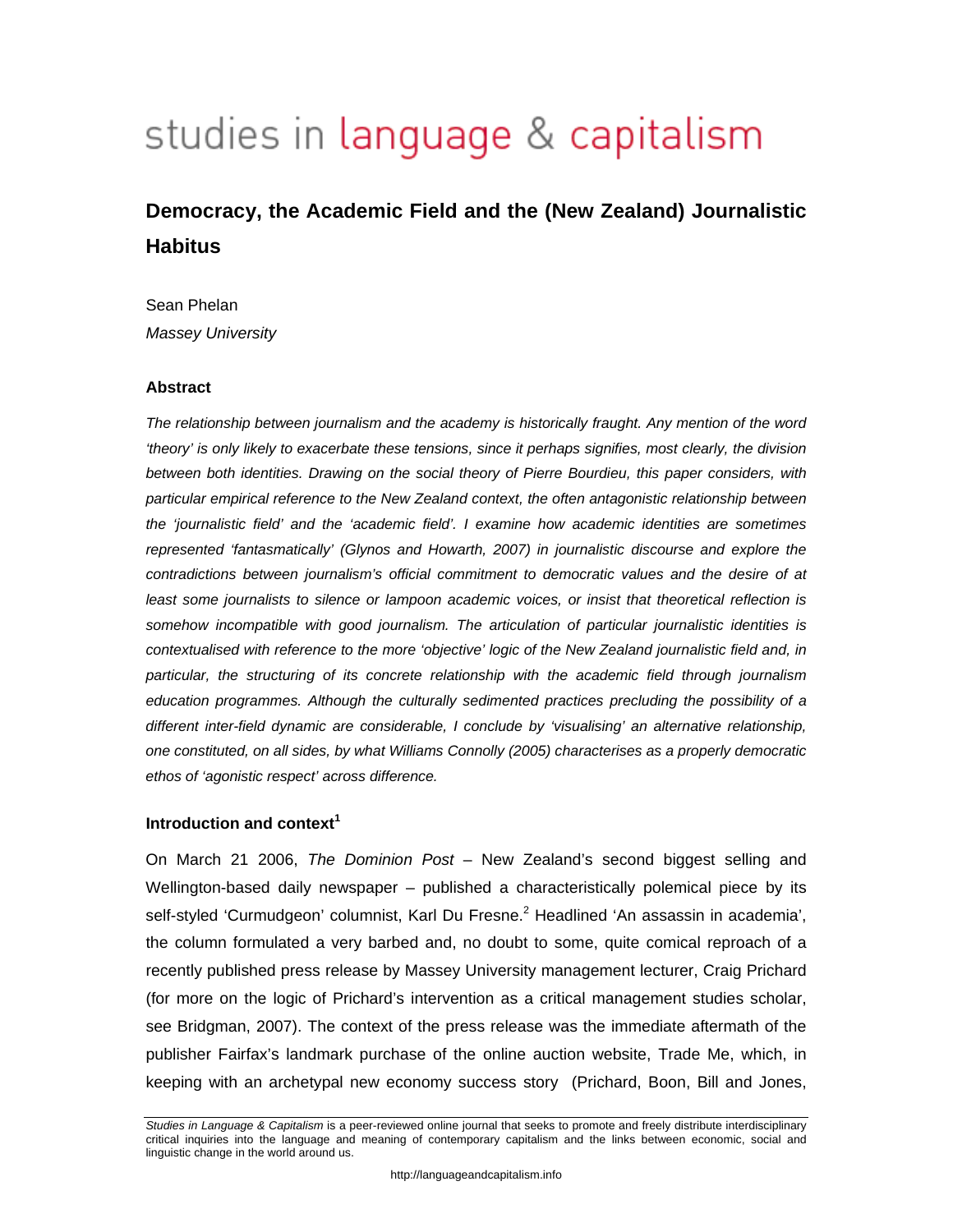#### *Studies in Language & Capitalism* 3/4, 2008: 161 – 180

2006), started out from modest beginnings to become 'New Zealand's leading internet business' (Fairfax, 2006*).* Straying from the dominant media construction of the sale as a national triumph, Prichard (2006) characterized it instead as an 'opportunity lost' for New Zealand. Citing the agricultural co-operative movement as an historical antecedent, he argued that, rather than privately transferring the wealth to eleven recipients, the \$700m generated by the sale should have been 'creatively distributed' among the site's large community of users. Prichard recognised that Sam Morgan, the founder of Trade Me, and his fellow investors deserved a 'healthy return for their hard work and investment'. However, appropriating a demotic local idiom, he queried 'whether this kind of [private] distribution of value really amounted to "a fair go" for all those involved in creating the value that the sale realizes'.

Du Fresne's rebuttal was fierce. In a kind of hand-me-down version of the anti-theory polemics articulated by people like Windschuttle (2000), he responded with an ad hominem attack against not only Prichard but also Foucault and Marx. The 'previously unheard' of Prichard was characterised, in a distinctly kiwi metaphor, as a 'tall poppy assassin' with a 'distrust' and 'envy' of those who succeed in business. The 'intrigued' Du Fresne recalls how, after Googling Prichard, he:

stumbled into a morass of impenetrable academic mumbo-jumbo liberally sprinkled with reverent references to Michel Foucault – the leftwing French philosopher succinctly described by Bob Brockie<sup>3</sup> in this paper recently as a fruitcake  $-$  and Karl Marx, whose theories probably killed more people in the 20th century than any other single factor (Du Fresne, 2006).

The relevant section of the column ended by positing what it characterized as a 'stark contrast' between the entrepreneurial brilliance of Morgan and Prichard:

safe and smug in his taxpayer-funded academic post, who as far as I can tell hasn't contributed a damned thing to the country's well-being and, indeed, seems bent on undermining those who do (Du Fresne, 2006).

This paper wants to situate Du Fresne's column as a specific Aotearoa New Zealand articulation of a well established antagonism between journalism and the academy (Zelizer, 2004; Macdonald; 2006; Gasher, 2005). As many have observed (Reese & Cohen, 2000; Turner, 2000; Skinner, Gasher & Compton, 2001; Hirst, 2008), this antagonism is especially fraught when what are often pejoratively coded as the 'theoretical' imperatives of the academy are seen as encroaching on the 'practical' disposition of journalism. Backgrounded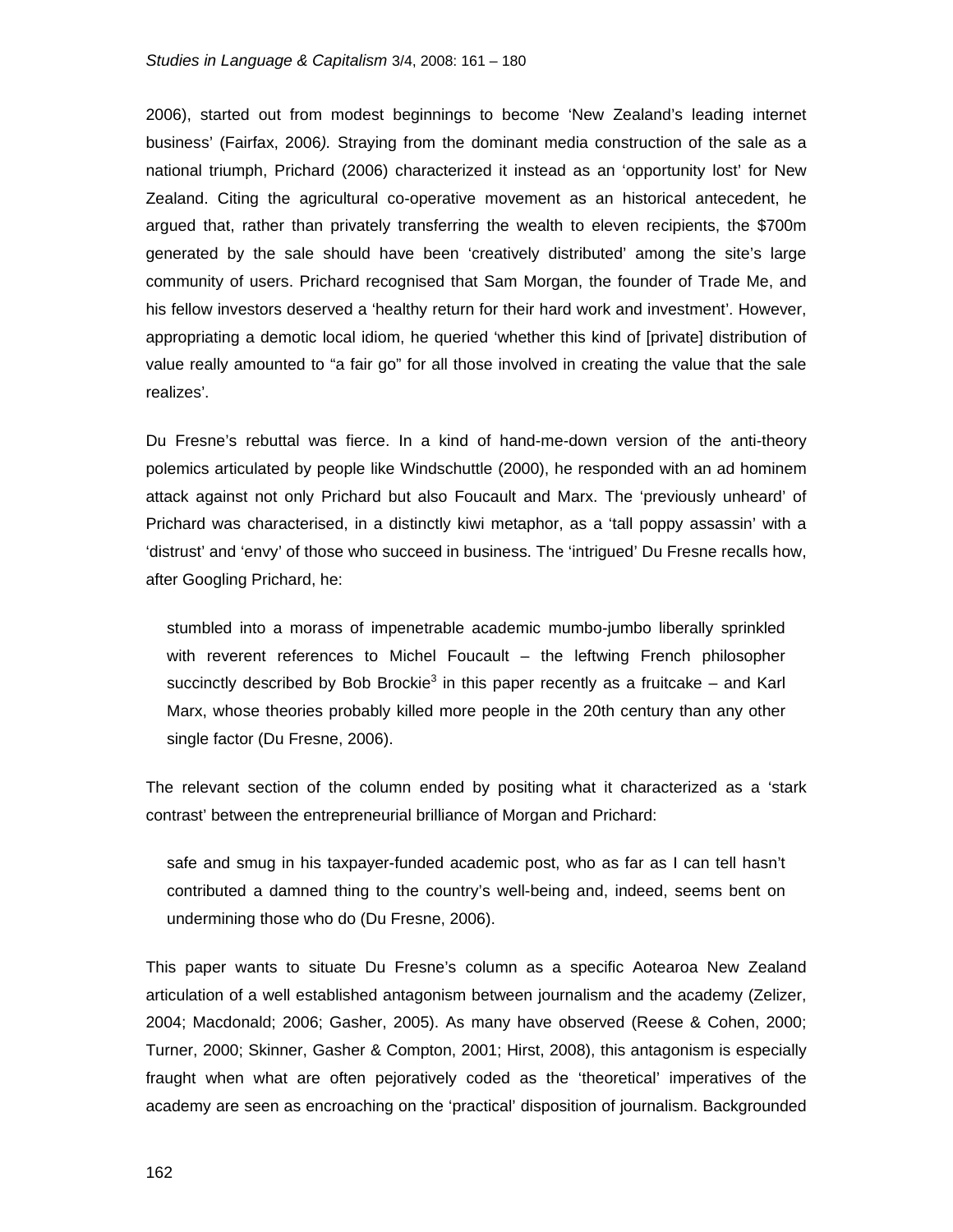by these antagonisms, there are at least five ways of responding to Du Fresne's attack. First, one could conclude that he is simply representative of himself. Indeed, one could conceivably argue (this is certainly the assumption that animates the internal logic of his column), that, despite the fact that Du Fresne is the former editor of a national newspaper,<sup>4</sup> his *overtly* conservative and neoliberal identity is a minority one within mainstream New Zealand journalism. Second, one could take Du Fresne's 'curmudgeonly' identity at face value and, if one was sufficiently qualified to do so (the fact that he isn't qualified clearly doesn't dissuade De Fresne from offering a confident diagnosis of Prichard's psychological disposition), formulate an individuated psychoanalytical explanation for his hostility. Third, one could invoke a 'freedom of the press' argument, as many journalists instinctively do, and read such invective as confirmation of the vibrancy of New Zealand's media democracy, thus treating anyone who frets about the ethical and ideological implications of such exchanges as 'thin-skinned' and in need of 'toughening up'. Fourth, one could formulate a straightforward political economy diagnosis and observe that, as a Fairfax employee (the Dominion Post is one of a stable of New Zealand newspapers owned by the publisher), Du Fresne was 'putting the boot into' someone who reflected badly on his employer. Or, fifth, one could simply conclude that Du Fresne is 'right' and that no more needs to be said about the matter.

There is no doubt some explanatory value in the first four responses. Yet I want to treat Du Fresne's column as a platform for a more expansive dialectical analysis<sup>5</sup> that argues it can be read as a 'fantasmatic' articulation of an antagonism to academic identities that is a more general attribute of the New Zealand journalistic 'habitus'. By 'fantasmatic', I mean, most simply, a logic of ideological fantasy, which Glynos and Howarth (2007) conceptualize, following Žižek (1989), as the affective force that 'grips' a subject's identification with a particular discourse. Two points centring Glynos and Howarth's account (also see Glynos 2001) of the fantasmatic are worth noting cursorily. First, they stress that 'for something to function fantasmatically…. it needs to come to embody a general public's view, or at least the relevant audience's view' of the particular individual or group (p.174) – in this case, academics who explicitly position their identity as 'critical' or 'theoretical'. Second, they stress how the fantasmatic 'typically isn't articulated explicitly', but is, more commonly, implicit in a particular discourse. In this respect, Du Fresne's overt antagonism to the figure of the critical academic can be understood as atypical, because it articulates a discourse that, although latent, typically 'resists [explicit] public official disclosure' (p. 148) in the mundane interactions (Rowe & Brass, 2008) between journalism and the academy. I am suggesting that it can justifiably be called a 'fantasmatic' representation, because it voices a political-cultural disposition that, in my assessment, is present and felt, yet often unsaid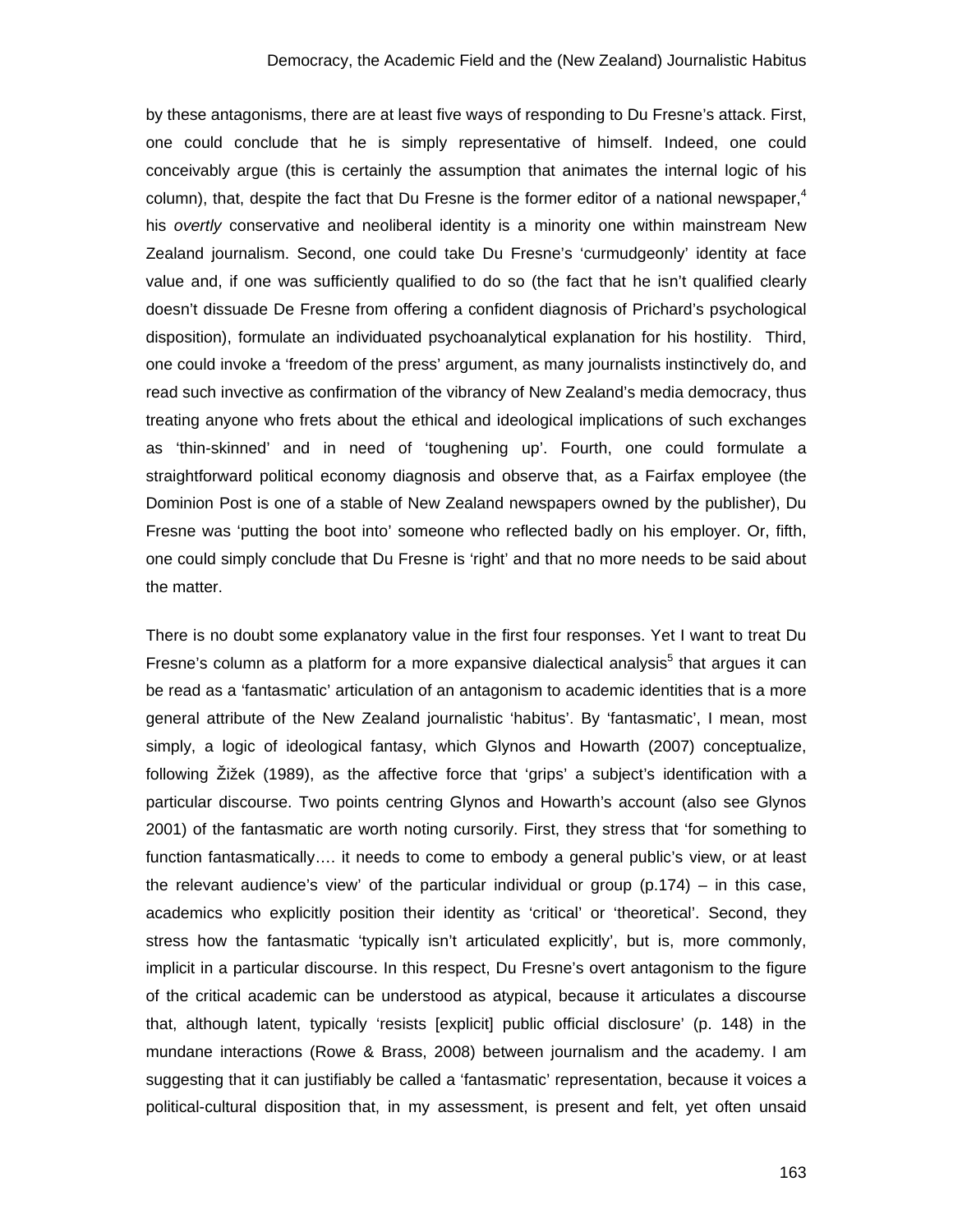(partly because it is shared and doesn't need to be said), in the mainstream New Zealand journalistic field.

My understanding of 'habitus' follows Bourdieu, who, in Wacquant's reformulation, conceptualizes it as a description of how:

Cumulative exposure to certain social conditions instils in individuals an ensemble of durable and transposable dispositions that internalize the necessities of the extant social environment, inscribing inside the organism the patterned inertia and constraints of external reality (Bourdieu & Wacquant, 1992, p. 13)

Although the formal discussion of Bourdieu's work here is skeletal, it is important to stress that the category of habitus cannot be separated from the other conceptual dimensions of Bourdieu's work, in particular the category of 'the field'. If habitus can be described as way of indexing a 'socialized subjectivity' or posture (ibid, 126), then field is a heuristic attempt to capture how group subjectivities are dialectally structured by, and simultaneously structuring, what Bourdieu calls a 'network, or a configuration, of objective<sup>6</sup> relations between positions' (Benson & Neveu, 2005, p. 3).<sup>7</sup> The category of habitus is operationalized here in a methodologically limited way, because the dynamic formation of New Zealand journalists' subjectivities clearly can not be reduced to specifically journalistic experiences. Nonetheless, it is still useful to speak of an analytically distinct journalistic habitus, because as Bourdieu observes: 'Habitus being the social embodied, it is "at home" in the field it inhabits, it perceives it immediately as endowed with meaning and interest' (Bourdieu & Wacquant, 1992, p. 128).

The focus of my analysis is centred on the relationship between the New Zealand journalistic field and the academic field, particularly with respect to how they intersect in the structural organisation of journalism education. The wider network of capitalist and liberal democratic field relations that structure the hegemonic configuration of the particular inter-field relationship is not explored in any detail, though they do background the subsequent discussion of the relationship between democracy, journalism and education. The paper does not purport to offer a comprehensive assessment of the particular inter-field relationship; its register is more of a conceptually experimental essay, rather than a detailed theoretical or empirical treatment. However, it should hopefully be clear that the dynamics and logics of the journalistic field/academic field relationship cannot be understood in isolation from a wider network of neoliberalized field relations - or, to use a discourse theoretical vocabulary, a more general discussion of how the 'the social' has been 'filled' or 'hegemonized' (Laclau, 2005; Glynos and Howarth 2007).<sup>8</sup> Of particular background

164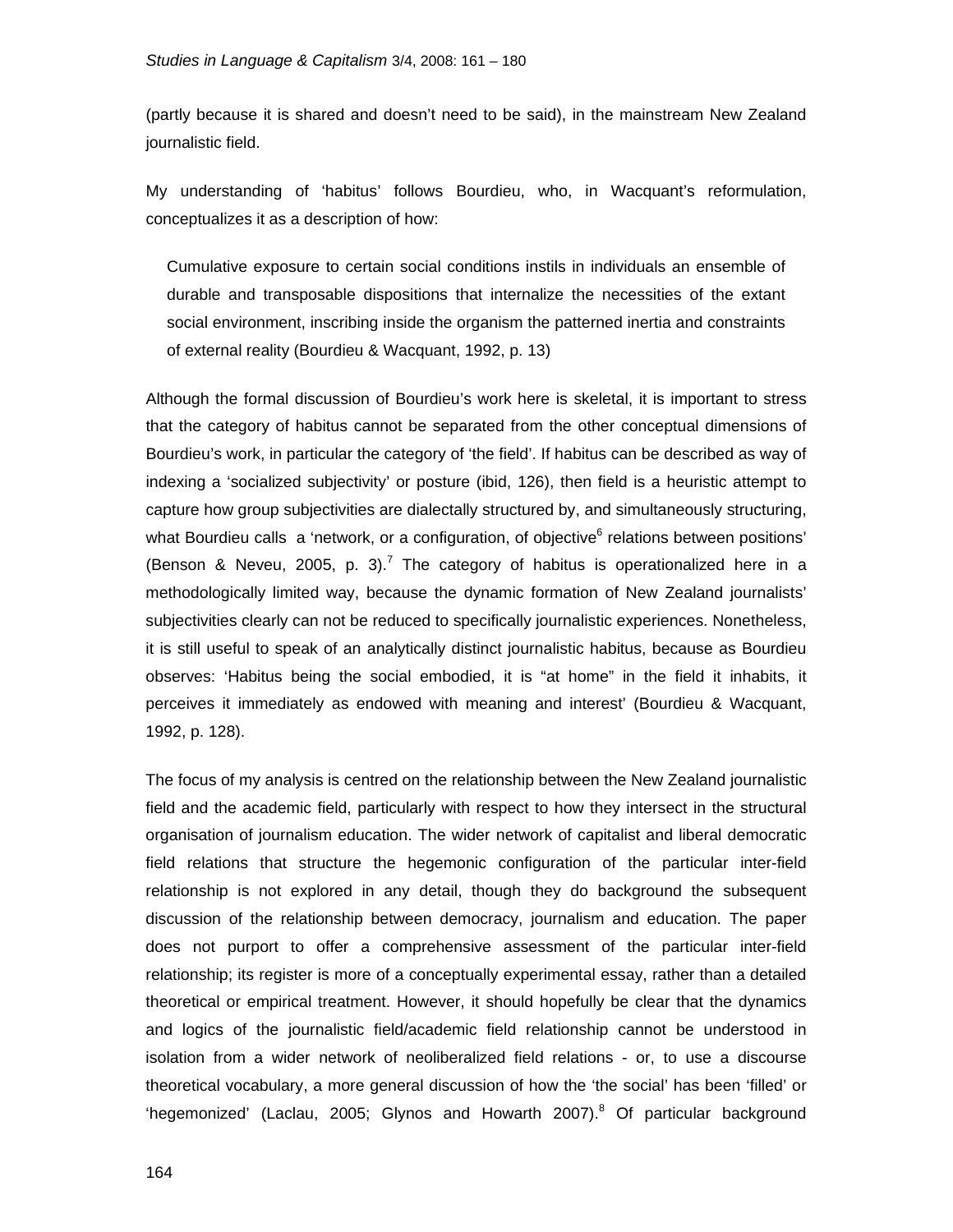importance here, from a political economy of media perspective, is the market-driven, deregulated and duopolistic character of the New Zealand media system, (Hope, 2005), which has been described as one of the most open and corporate-driven communication markets in the world (Herman & McChesney, 1997).

The argument is developed in four distinct parts and shares a broad conceptual affinity with arguments that have been made in other national contexts (Skinner, et al, 2001; Gasher, 2005; Macdonald, 2006; Garman, 2005). First, I examine a second journalistic text that is articulated from a field position directly opposed to Du Fresne. Second, my analysis of both journalistic texts is contextualised with reference to the 'objective' structures of the academic field that most obviously relate to the embryonic formation and inculcation of journalistic identities. Third, I discuss the question of democracy and probe some of the ironies, but also the implicit counter-hegemonic possibilities, behind journalism's putative identification with a 'democratic' ideology. Fourth¸ I draw on William Connolly's (2005) account of pluralism to 'visualise' a normative alternative to the current hegemonic models of media democracy. I end by emphasising the importance of the academic field as a space for nurturing a subjectivity of democratic possibility, while simultaneously recognizing the combination of economic, cultural and institutional factors inhibiting its articulation.

## **'Theory' is the problem**

The second text I want to look at is by Chris Trotter, who writes a Fairfax-syndicated column under the banner identity of 'From the left'. As the branding suggests, Trotter articulates an identity that, within the relational logics of the mainstream journalistic field, is the political opposite of his corporate stablemate De Fresne. Nonetheless, Trotter's *Dominion Post* column of August 10 2007 shows how both journalists articulate an antagonism to academic field identities that indexes a specifically journalistic habitus. Trotter's column is especially pertinent because – like a more recent Du Fresne (2008) book review (see below) - it discusses the condition of New Zealand journalism with primary reference to the country's journalism schools.

The immediate prompt for the article was an EMPU (Engineering, Printing and Manufacturing Union) organised conference 'Journalism Matters', which was convened to discuss the deleterious impact of corporate structures on New Zealand journalism. These commercial pressures were brought clearly into view by the April 2007 announcement by APN, Fairfax's main corporate rival, that it planned to 'out-source' its magazine and newspaper sub-editing function across titles (EPMU, 2007). The neoliberal corporatization of the local print media industry has been accelerated by the subsequent announcement that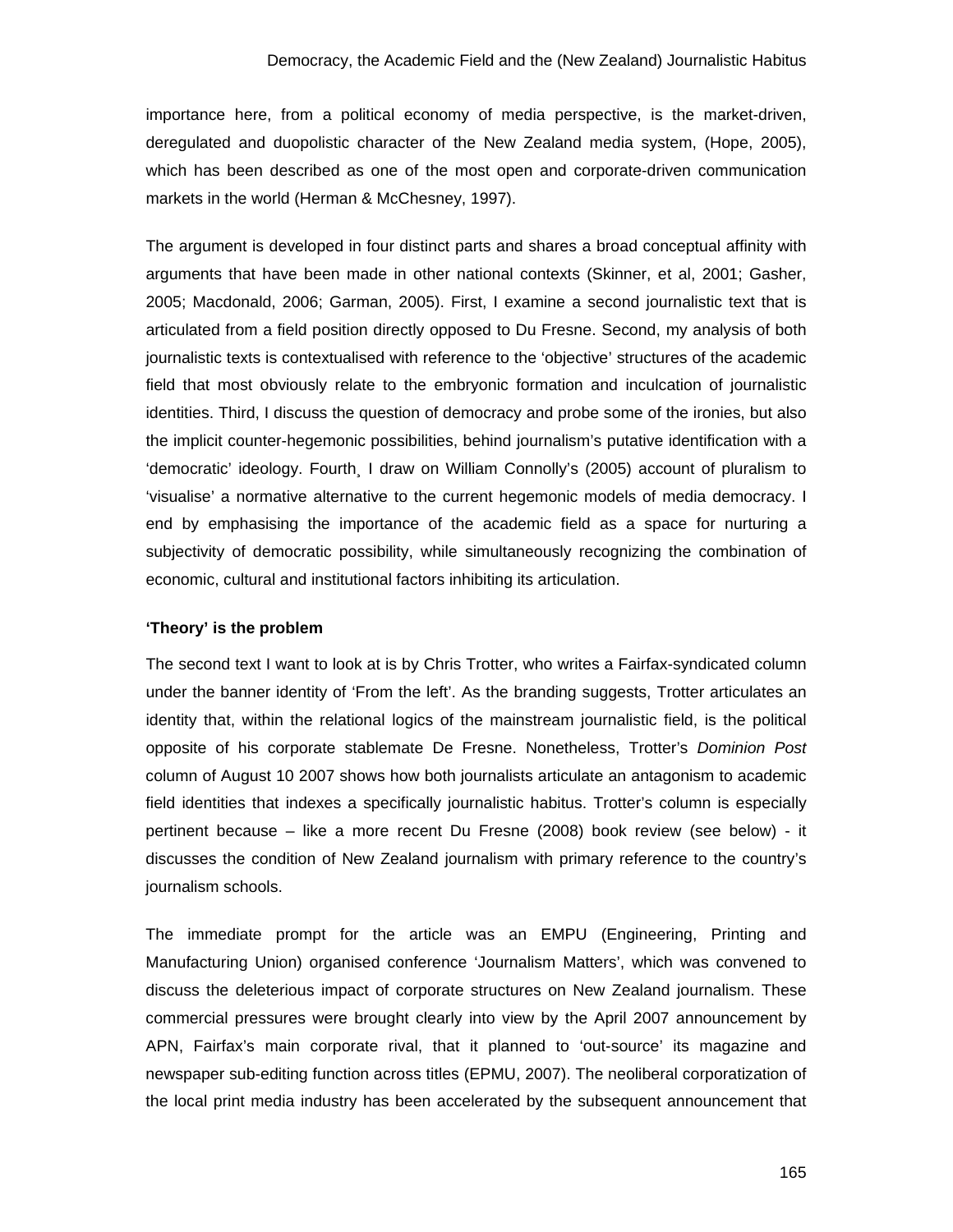Fairfax, which currently owns nine daily newspapers, two Sunday newspapers and a wide range of local weeklies, has cut a number of New Zealand jobs, 'mostly in the sub-editing area' (New Zealand Herald, 2008). The short-term commercial success of this strategy was affirmed by the recent news that Fairfax Media Limited increased its annual profits by 46.8 per cent, with its New Zealand operation garnering special praise for how it had 'push[ed] annual earnings up 3.1 per cent… despite tough economic times' (Vaughan and Weir, 2008).

Trotter's column takes a stance that, not surprisingly, is implicitly supportive of a conference interrogating the effects of neoliberal and corporate logics on journalistic practices. However, approaching the issue in a more tangential way, he argues that 'the possibility should not be discounted…that the poor quality of much of our journalism is the fault of the practitioners themselves'. What is particularly interesting is how he structures his argument as a critique of the raison d'être of journalism education programmes. The article is worth quoting from at length:

The owners and managers of our daily newspapers, like so many employers, are routinely astounded by the failure of our tertiary institutions – including, unfortunately, our journalism schools – to turn out graduates who can think independently and write clearly. Even more worrying… is that so few of these graduates have anything they want to say. Journalism has always been a political vocation. The first newspapers were highly partisan affairs, financed (and often also written) by individuals who wished to influence local and/or national affairs…. Think of Rupert Murdoch's News Corporation – owner of *The Sun* and *Fox News*….The idea that journalists should always strive for "objectivity" would be laughed at by such men. Sadly, anyone entering today's journalism school with Mr. Murdoch's partisan spirit would soon have it beaten out of him by his teachers….The "professionalisation" of journalism, with its university degree courses and formal examinations, has come at the expense of what was formerly a "learn as you do" training regime run by the media itself. It may have been rough and ready, but this "on the job" education with its practical rather than theoretical emphasis, produced highly experienced journalists with a shrewd understanding of what motivated the prime news drivers in their communities. The state's takeover of journalism training, while relieving the news media of its in-house training costs, has tended to favour theory over practice. Students who follow unorthodox ideas and practices get "C"s. Rule-followers are rewarded with "A"s. Hardhitting and crusading journalism struggles to emerge from this environment (Trotter, 2007).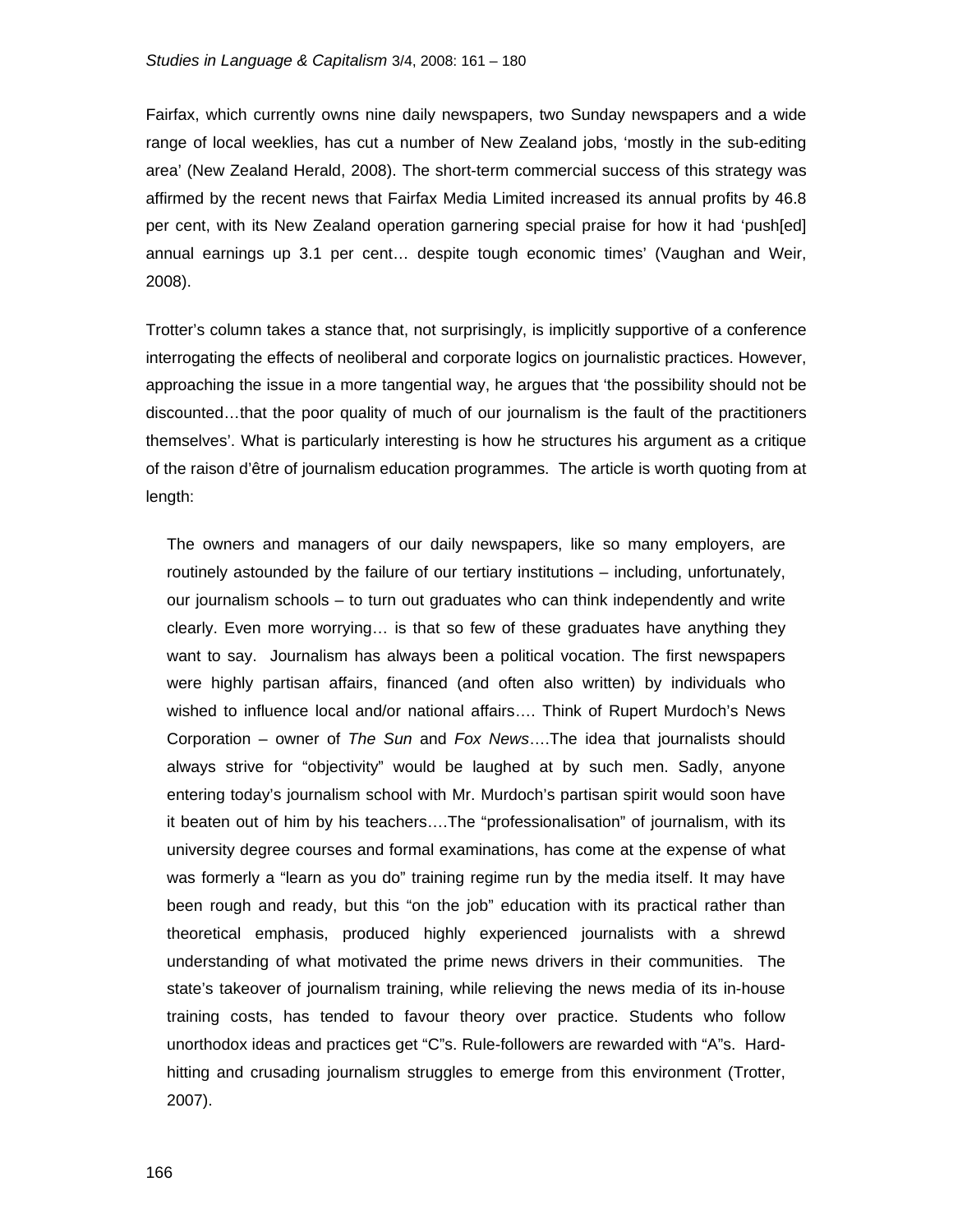There are clearly a number of distinct issues raised in this extract. Despite the many problematic aspects of Trotter's argument, one cannot but agree with the assertion (which of course is strongly supported by a relevant research literature) that professional and pedagogical overidentification with the doctrine of 'objectivity' often conceals – either deliberately or unconsciously – the politicized nature of journalistic practice. (For a concise critique of objectivity that discusses the particulars of the New Zealand context and explicitly challenges the pro-objectivity stance of Du Fresne, see Hirst, 2008). That said, Trotter's argument is clearly a peculiar one in many respects. In particular, the claim that the structures of New Zealand journalism education are enslaved to theory and indifferent to practice will sound very odd to anyone familiar with the local context. To be fair, Trotter does conceive of theory in a particular way that is very different to its typical representation in critical discourse; 'theory' is basically equated with the doctrine of journalistic objectivity. Nonetheless, his perception of a dichotomy of theory and practice is likely to irk many New Zealand journalism educators (Robbie, 2007), because most journalism schools, including the limited number of University-based courses, are structured around a strongly 'vocational' logic that involves ongoing liaison with industry and, in some cases, student production of a portfolio of published and typically unpaid stories. Conversely, the notion that the journalism schools are a 'hotbed of theory' is likely to sound very ironic to media, communication and cultural studies scholars, who - if my own position is representative - are more likely to lament the atheoretical and conservative character of New Zealand journalism education.

However, instead of simply dismissing Trotter's article, I want to explicate the discursive logic underpinning his conception of 'the problem' and briefly explore how it contextualises the relationship between the academic field and the journalistic field. My analysis obviously focuses on the New Zealand context, though it broaches questions that are indicative of a more general liberal democratic relationship between the two fields. I understand discourse in the sense advanced by Laclau and Mouffe (2001, p. 105), who define it as a 'structured totality' that is constituted by the partial fixing of relations between different signifiers. Their account emphasizes the 'antagonistic' character of discourse(s) and how those identities that are Othered are central to the articulation of a positively-claimed identity. In other words, the representation of the Other functions, to use Derrida's paradoxical formulation, as a 'constitutive outside' in the construction of one's own identity (Glynos and Howarth, 2007).

Working with this poststructuralist account of discourse, one can identify how Trotter's argument is constituted through an interrelated set of binary logics, where the academic field is Othered and an archetypal journalistic mythos is affirmed. The sphere of formal journalism education, or what is more commonly signified in New Zealand as 'training', is rendered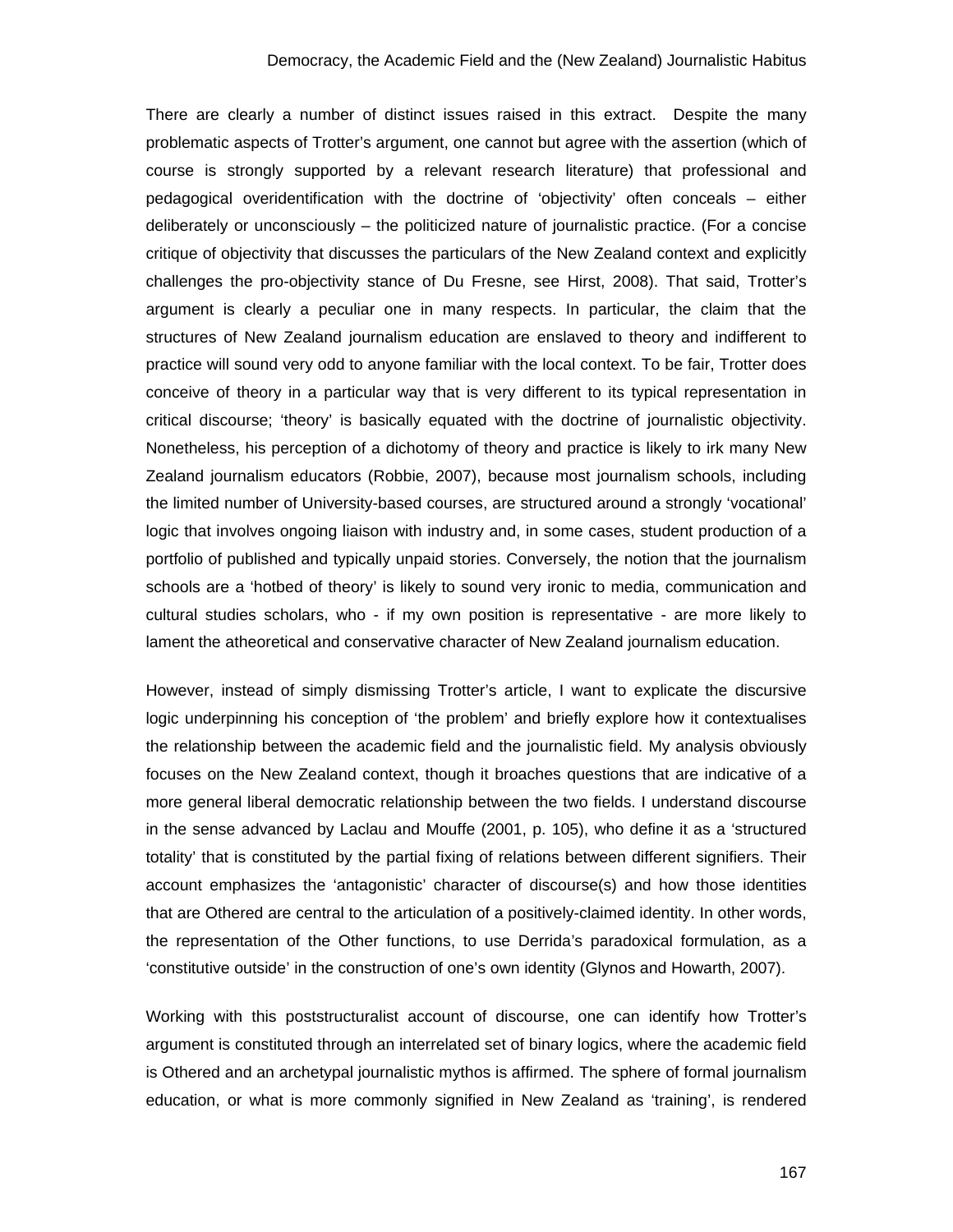'equivalent' (Laclau and Mouffe, 2001) with, among others, the signifiers, 'professionalization', 'formal exams and degree courses', arid 'theoretical' knowledge, 'state takeover', 'rule followers and uniformity', 'people with nothing to say', and 'anti hard-hitting and crusading journalism'. Conversely, the notion of a *proper* journalistic disposition is equated with the signifiers 'learn as you do', 'on the job training', 'practical knowledge, 'shrewd understanding', 'political engagement' and 'thinking independently'. Hence, if one accepts the premise – as I do - that some of the problems of New Zealand journalism can be linked to the structuring of journalism education, Trotter implies that the best way to address the problem is to disembed journalism education from the repressive technocratic logic of the academic field and return it to the days of 'on the job' training. In other words, if journalists are to 'think independently', and better understand the inherently political character of journalism, Trotter's impression is that the academic field has no useful function in this respect and, by implication, is incapable of reconstituting itself in ways that are aligned with his own conception of journalism as politics. The presupposition seems to be that the role of 'training' is best left to the infrastructures of the media industry itself, which, coming from someone whose identity hinges around his antipathy to the market, adds further irony to Trotter's argument.

#### **The subjective stance and the objective structures**

My assessment of the two journalistic texts now needs to be contextualised with summary reference to the objective structures of the New Zealand journalistic field/academic field relationship that most obviously relate to the education of journalists. I have argued that both journalists assert an antagonism to the academic field, but in different ways that are structured by two different discourses about *what* constitutes theory. Du Fresne perceives an academy contaminated by ideology and politics (theory as indulgent philosophizing), while Trotter indicts the University environment for its arid professionalism and depoliticization of journalistic identities (theory as political detachment). Despite these differences, I see this shared antagonism as indicative of a distinct journalistic habitus. This is to say that the subjective dispositions of both journalists should not be understood as free-floating or individualistic, but symptomatic *and* constitutive of the 'objective' structures of the New Zealand journalistic field. The italicized emphasis is worth accentuating, because Du Fresne and Trotter are, in another sense, not 'typical' journalists, but high profile media intellectuals with a disproportionate power to publicly define journalistic identities. This paper does not offer a detailed discussion of the wider social practices that structure this hegemonic journalistic subjectivity (Macdonald, 2006), in particular the close institutional relationship between New Zealand journalism schools and the media industry, which, as in other national contexts, is often strategically articulated as a cross-field identification with a euphemistic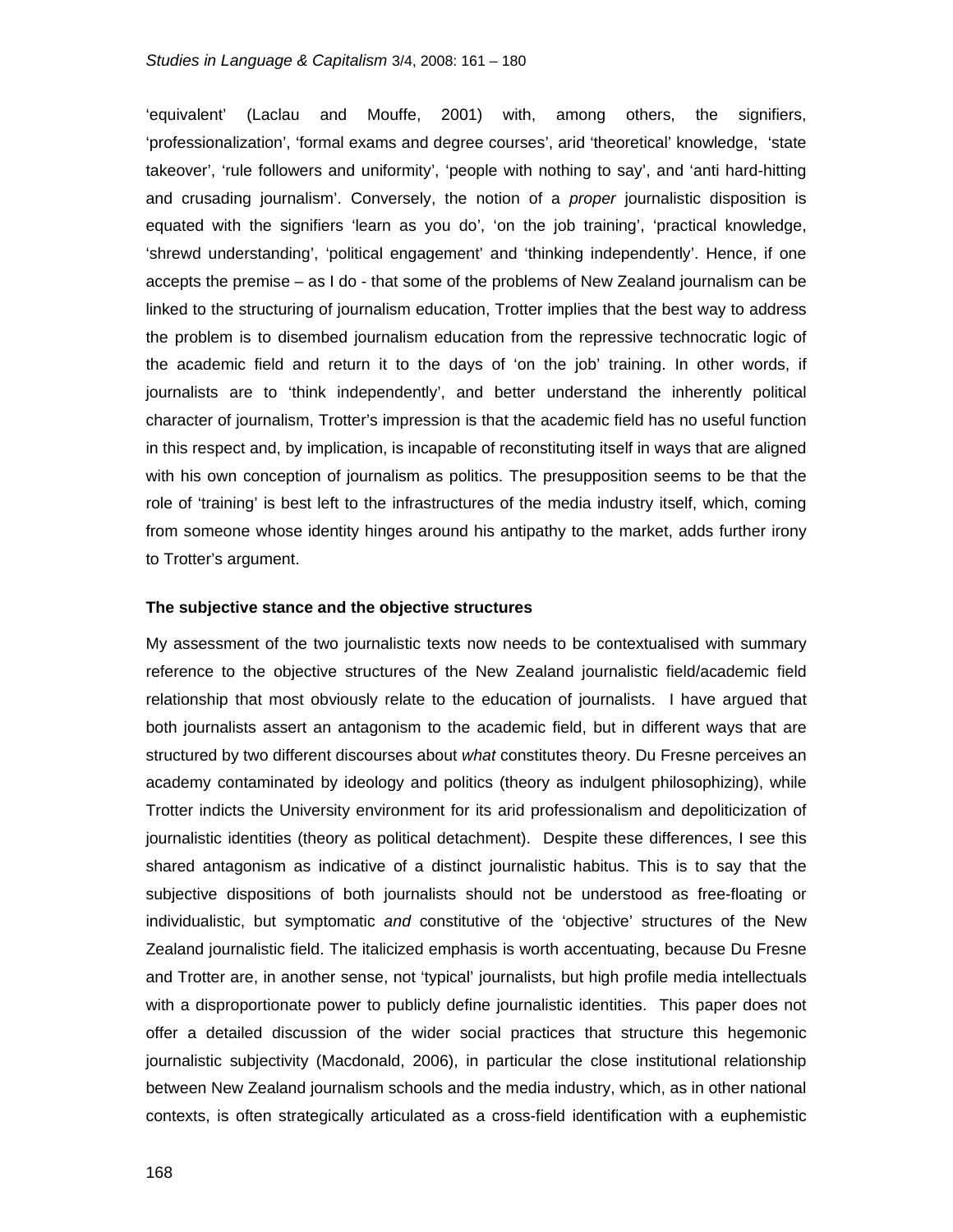and industry-centric discourse of 'professionalisation' (Resse & Cohen, 2002; Garman, 2005). Nonetheless, one can at least make some general observations about how the construction of journalistic identities is dialectically structured by the disciplinary organisation of media, communication and journalism education in New Zealand.

One of the most culturally distinct features of the New Zealand academic field is its pronounced demarcation of 'journalistic', 'media' and 'communication(s)' identities. These structural and structuring logics are signalled by a number of indicators. For example, they are evident in the generally self-contained organisation of different professional bodies. Specific journalist identities are primarily affiliated to JEANZ, the Journalism Educators Association New Zealand, whose membership remains rooted in polytechnic cultures. The JTO (Journalists Training Organisation), the national body responsible for training, accredits ten Journalism Schools, only three of which are based in the University system (Journalists Training Organisation, 2008). 'Communication' identities are aligned with either NZCA (the New Zealand Communication Association) or the trans-Tasman, ANZCA (Australia and New Zealand Communication Association). Media, cultural and film studies researchers, if they feel a sense of group affiliation, are likely to identify with the still embryonic Media Studies Association of New Zealand (MEDIANZ).

These professional associations are indicative of an academic field logic where, in general, 'journalism' is signified as 'applied training', 'communication(s)' is signified as 'practical' and 'business- and organisational-centric', while media studies and cultural studies are signified as 'theoretical' and 'critical'. This bald assessment of the New Zealand context is of course crude and most programmes articulate an identity that purports to 'combine' theory and practice. However, the soundness of the general observation is supported by the fact that these broadly convergent identities are, despite their different institutional articulations, often demarcated within universities. For instance, the formal institutional structuring of the Bachelor of Communication degree programme at Massey University is organised around an administrative distinction between Department of Communication, Journalism and Marketing offerings in 'communication management', 'public relations' and 'journalism studies'<sup>9</sup> and a School of English and Media Studies programme in 'media studies' and the 'creative arts'. A homologous distinction structures the administration of Waikato University, which demarcates the Department of Management Communication from the Department of Media and Film Studies. These quasi-disciplinary national distinctions are not absolute. Otago University is the home of a Department of Media, Film and Communication, Auckland University of Technology is developing a more expansive model of journalism education within a School of Communication structure, while Canterbury University articulates an intra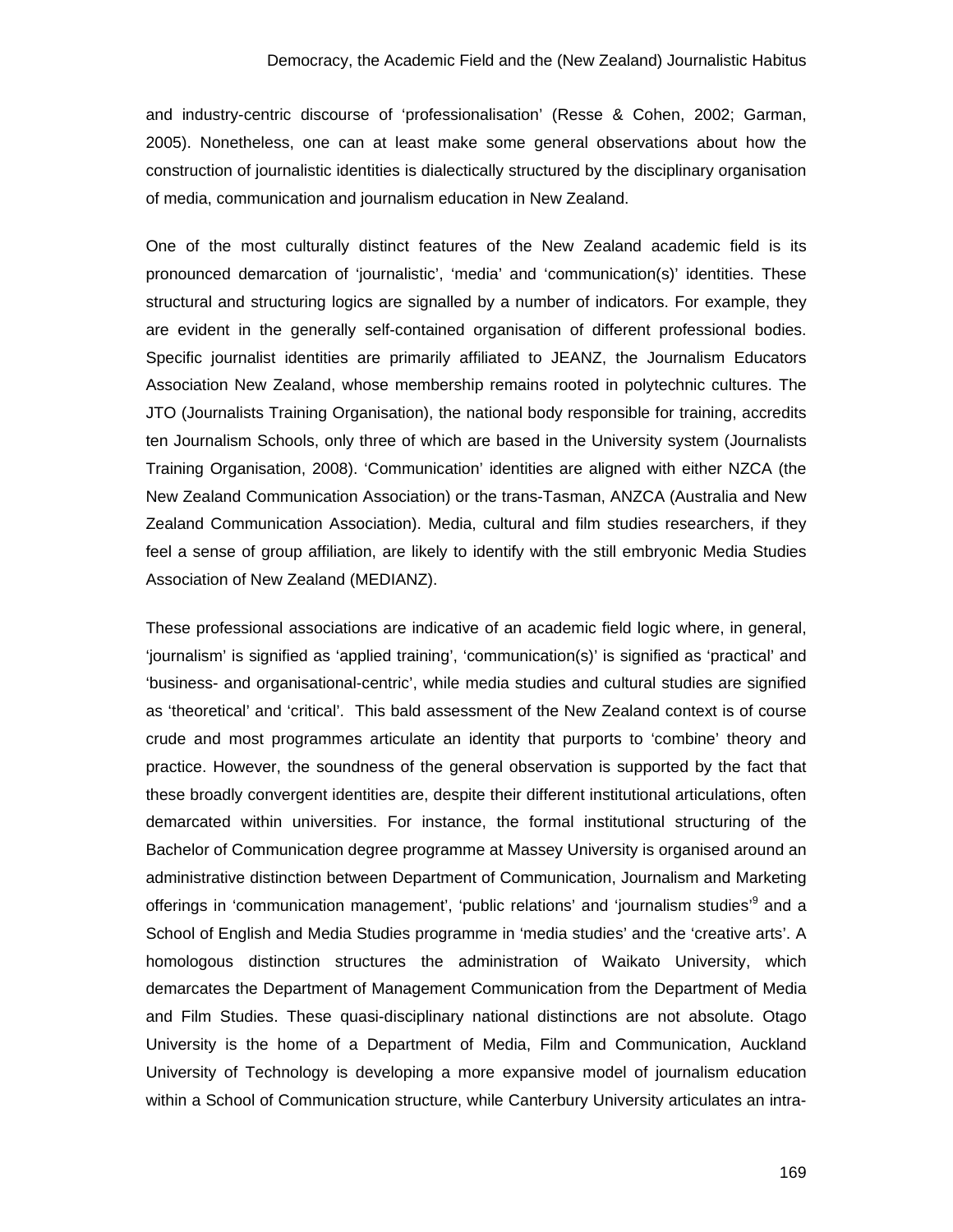Department identity that aligns 'journalism and mass communication'. Yet, even within the latter structure, the pedagogical process remains organized around a clear distinction between a 'theoretical' degree and 'practical' journalism qualifications.

It would be foolish to suggest that these hegemonic configurations are unique to New Zealand. Similar institutional distinctions can easily be identified in other national contexts (Gasher, 2005; Turner, 2000; Skinner et al, 2001),<sup>10</sup> and identifying a broad structural homology should not imply a determinate outcome in terms of course content. Yet, broadly speaking, one consequence of the strong demarcation of quasi-disciplinary identities in the New Zealand context is that most specifically journalistic courses, particularly 'graduate' level courses, contain little or no 'theory' (as the term is typically understood in critical academic discourses). This is not to say that relevant papers or courses include no nominal 'theory', because even the most un-ambitious and applied course is likely to articulate its identity as a 'combination' of theory and practice. The need for scepticism about a contemporary rhetoric that promises to combine theory and practice is epitomised by the fact that the essentially 'empty' (Laclau, 2005) appeal to theory – which can of course signify a wide range of often contradictory meanings - was being used to bolster a discourse of New Zealand journalistic 'professionalism' as early as 1907 (Elsaka, 2005).<sup>11</sup> Therefore, to clearly distinguish what I understand by theory, this paper sides with people like Prichard, who equate 'theory' with reading - or at least distilling - the insights of critically engaged thinkers like Marx, Foucault, Bourdieu, Laclau, Fairclough, etc. and, what in a more precise disciplinary context is variously signified as 'journalism studies', 'critical communication studies', 'media studies', 'cultural studies' and 'critical political economy' scholarship. Hence, as I articulate it, to do theory in a 'critical journalism pedagogy' (Macdonald, 2006) is to reflect on, firstly, how knowledge and power are mutually constituted and, secondly, how power relations are articulated through practices of journalistic meaning-making and interpretation (Skinner et al 2001; Zelizer, 2004; Garman, 2005).<sup>12</sup>

I have obviously constructed the argument in a simplistic way that lumps a diverse array of conceptual perspectives into a singular category of 'theory'. However, my core argument about pedagogy is that these indicative theoretical resources need to be disarticulated from the enduring assumption in New Zealand and elsewhere (Skinner et al, 2001; Gasher, 2005) that they are the inherent 'property' of media studies and cultural studies programmes positioned in opposition to journalism. Instead, they need to be rearticulated, in contextually sensitive ways, as part of the formal education of journalists, particularly in universities. To not draw on them is, in my view, to simply position the academic field, either inadvertently or consciously, as a space for inculcating and reproducing the kind of journalistic habitus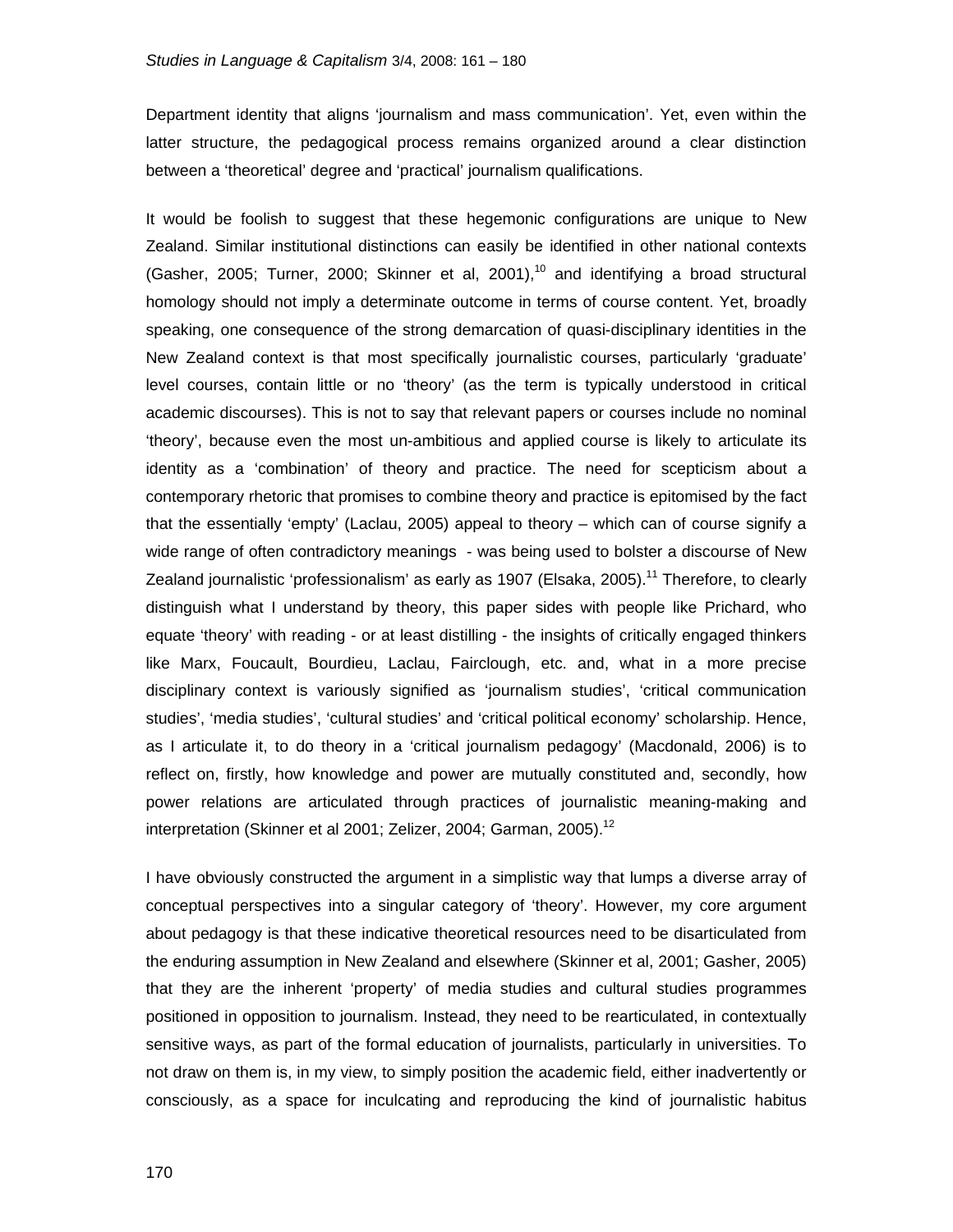represented by high profile journalists like Trotter and Du Fresne – or, at best, to critique the dominant habitus in an atheoretical and opinionated posture that remains distinctly journalistic, and which implicitly delegitimizes conceptual vocabularies that many students may have acquired during their undergraduate years. In short, I am suggesting that the relationship between academic field and journalistic field imperatives is imbalanced under a hegemonic 'training' regime that is structurally precluded from assessing journalistic practices from a theoretically-informed distance.

To be fair, the argument about the neglect of 'theory' – as I define it - needs to be qualified. Even some of the more resolute vocational elements in New Zealand journalism education are attempting to develop a more reflexive approach. This is exemplified by the most recent edition of the JTO's, *Intro: A Beginners Guide to Professional News Gathering*, which features theoretical elements that were apparently absent in previous editions of the edited collection. This comparison between editions is not mine, but the assessment of one Karl Du Fresne (2008), who, in a derisory review of the book, lamented the contrast with the 'much sharper practical focus' of the 2004 edition; and, ironically, defended the doctrine of objectivity that Trotter constructs as the 'theoretical' enemy. Du Fresne has favourable things to say about some of the chapters in the book, but predictably denounces those elements that he suggests 'more properly belong in media studies texts'. Reanimating the basic script used to attack Prichard, the new elements are characterised, inter alia, as a 'theoretical swamp', 'a mire of academic theorizing', 'esoteric views', 'gibberish', 'politically correct silliness' and 'woolly ideas [that] are often expressed in an arcane, impenetrable language'. The anti-intellectualism of this review was explicated by AUT journalism Professor Martin Hirst, who, in a direct reply, responded to Du Fresne's assessment with the rejoinder, 'when "too much" theory is barely enough'.

Hirst's rebuttal of a position that is typically unchallenged in New Zealand journalism does at least suggest that discursive spaces are emerging that challenge the hegemonic training model. In addition, some recent developments within the University system, such as the development of more theoretically-oriented 'journalism studies' programmes, point to the emergence of a clearer distinction between University and polytechnic cultures. However, one doesn't have to look very far to point to the persistence of a delimiting conception of the relationship between the journalistic field and the academic field which, despite the incoherence of the different journalistic discourses, remains embedded in the assumption that 'theory' – however it is to be codified - is the enemy of practice. These hegemonic limits were exemplified by the configuration of the discussion panel on a recent broadcast of the Media7 programme, which was billed as an examination 'of the often uneasy relationship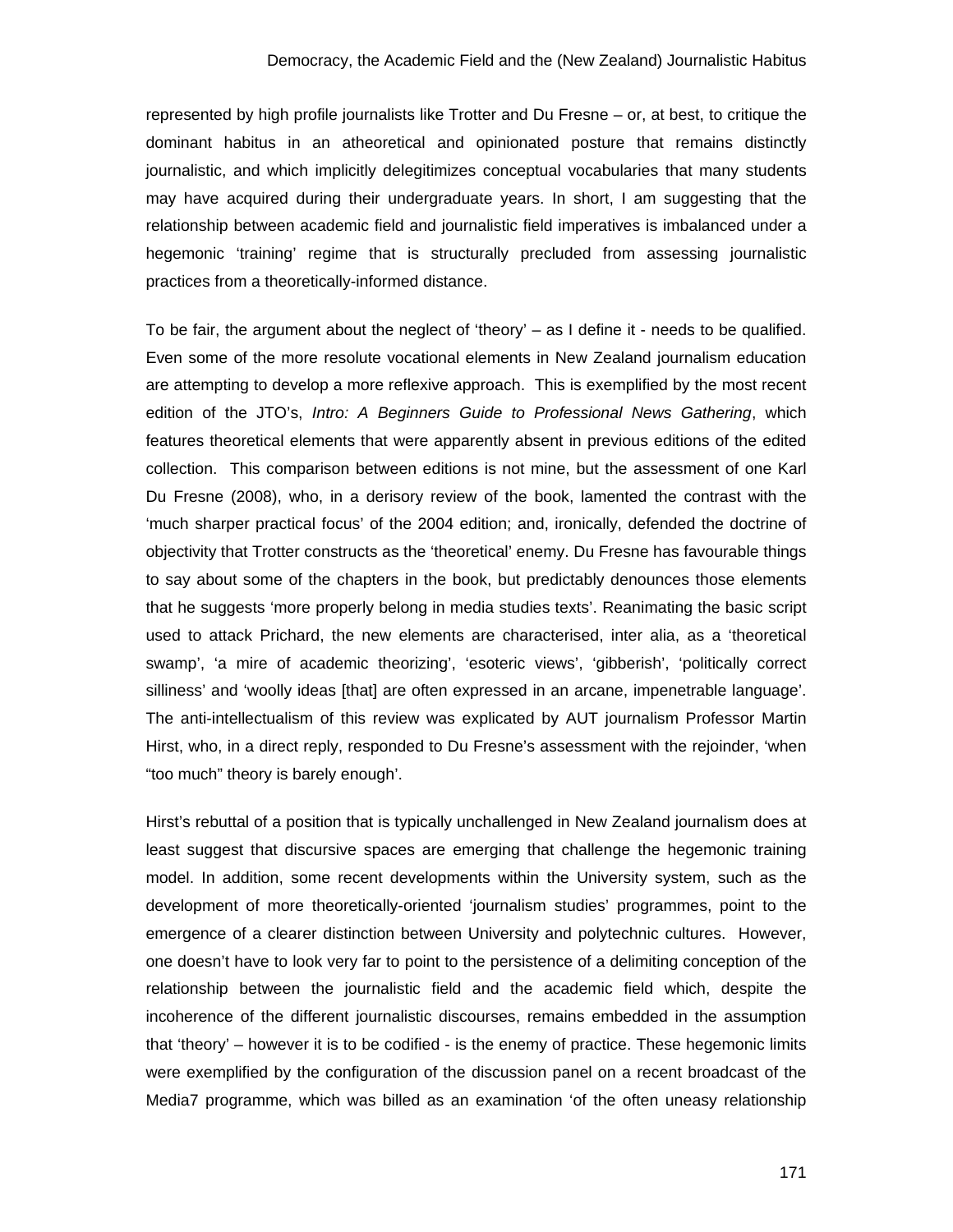between journalism and academe'. None of the three members of the panel offered what could be called a distinct academic perspective on New Zealand journalism. Two members represented the more liminal figure of the practitioner-academic and both were, or had been, institutionally located outside the University system. The third member of the panel was a working journalist. Consequently, in the spirit of Trotter's column and Du Fresne's review, the general tone of the discussion was – to quote from the promotional blurb – structured by the question: 'does modern journalism education emphasise theory over practical skills?' (Media7 Blog, 2008).

My point is not to suggest that industry-centric perspectives are illegitimate or irrelevant. However, it is to highlight the deeply ideological nature of a discussion on a programme that, ironically, self-regards itself as a reflexive media space. And by ideology here I have in mind the concrete theoretical account formulated by Laclau (2005), who describes an ideological representation as a 'particular' discourse misrecognizing itself as the 'universal' one.

# **The question of democracy**

So, what has the argument formulated so far got to do with the question of democracy? Well, one thing that seems self-evident about the hegemonic construction of journalistic identities is their strong identification with the signifier 'democracy' (Turner, 2000; Reese and Cohen, 2000). Of course, asserting an identity as 'democratic' doesn't make it so and mainstream journalistic identification is clearly aligned with a particular conception of democracy that has been hegemonized in capitalist liberal democracies. But, leaving aside the obvious critical objections, if we empathetically internalize the ideological identity (Deuze, 2005) of mainstream journalism, and the discourse of the 'fourth estate', journalism's official commitment to democratic values seems clear. One might assume, however naively, that this presupposes a normative ethos of respect for plurality and difference, even with the terms of the hegemonic liberal democratic order. Yet, as I highlighted in the earlier analysis, this commitment to a democratic ethos is often very superficial. Du Fresne assumes the role of lampooning a lone voice of qualified dissent to the Trade Me sale, though, notwithstanding the scornful tone, he does at least bring attention to Prichard's press release, which was basically ignored by most media. The only other mainstream journalistic outlet to cite it was the fortnightly magazine *National Business Review*, which was similarly disdainful in its assessment of Prichard's intervention (Bridgman, 2007, 127). In contrast to Du Fresne, a putative interest in democratization animates Trotter's column. Nonetheless, his conclusion seems to be that, when it comes to journalism at least, democratization has little to do with the world of education.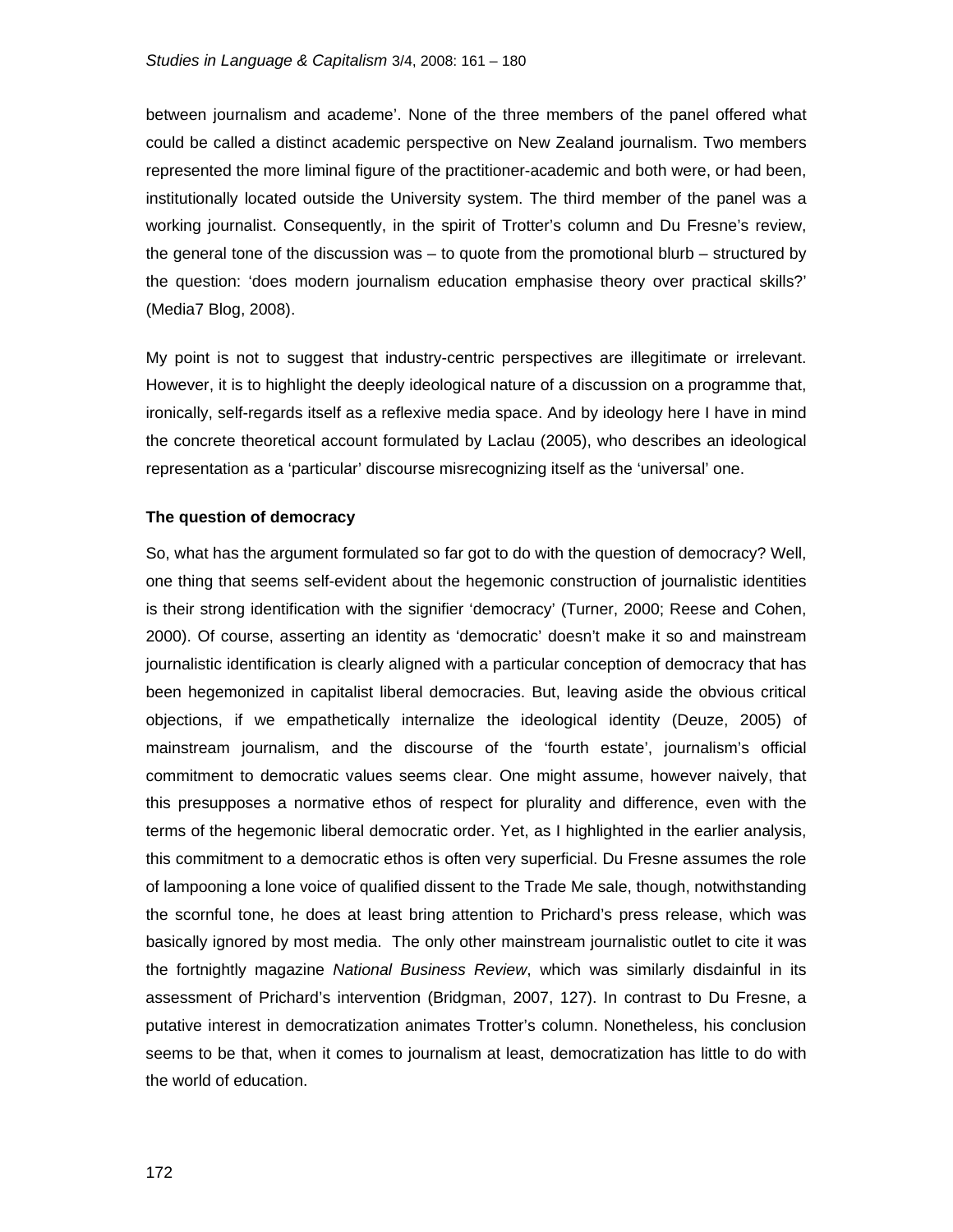Therefore, despite their political differences (which are emblematic of the spectrum of democratic possibilities within mainstream media), both Du Fresne and Trotter articulate a conception of public democratic space, where 'the media' is fantasmatically misrecognized as the 'centre' (Couldry, 2003) of the social, and where, as Bourdieu (1998) argued so strongly, media intellectuals seek to colonize the public sphere and symbolically annihilate perspectives deemed external to the journalistic field (which, in turn, misrecognises itself as *the* space of popular democracy). One consequence of this ideology, or what Bourdieu would call doxa (Bourdieu and Eagleton, 1994, p. 268), is that the journalistic field becomes the site of a mundane 'symbolic violence' which is exemplified by the imperialistic logic underpinning Du Fresne's representation of Prichard as the 'previously unheard of management lecturer'. This banal, yet supremely hubristic, formulation prompts the obvious questions 'unheard of' 'where'? and by 'whom'?, the clear implication being that he has not been consecrated by the mainstream journalistic space. This posture of mundanely annihilating the democratic contribution of social spaces beyond the purview of the journalistic field is amplified by Du Fresne's suggestion that Prichard 'hasn't contributed a damn thing to the country's well being', the presupposition being that national 'well-being' has no longer anything to do with the sphere of education. Moreover, given the very accessible register of Prichard's Trade Me press release, there is considerable irony in Du Fresne's denunciation of the former's use of 'impenetrable [and, by implication, elitist and unrepresentative] academic mumbo-jumbo'.<sup>13</sup>

Although it might seem pessimistic, I want to redirect the formal identification with democracy that animates Du Fresne's disdain for the figure of the 'elite' academic by reformulating this paper's argument as two normative questions: how might the journalistic field function as a more genuinely democratic space? and, in particular, what could the academic field do to cultivate a more democratic 'mediapolis'? (Silverstone, 2007). In considering these questions, I find value in William Connolly's distinction between the pluralist norms of contemporary liberal democracies and what he envisions as a 'deep pluralism' (Connolly, 2005, p. 59). He conceptualises the latter as an ethos that cultivates a respect for and engagement with difference and a 'sensibility [that is] attuned to the contemporary need to transfigure relations of social antagonism into relations of agonistic respect' (ibid, p. 48). This ethos is imagined as a way of being that seeks to tame the 'existential resentment' (Connolly, 2008, p. 57) that often imbues the recognition that all of us live in a world where not everyone shares our faith and worldview.<sup>14</sup> Connolly tries, in effect, to move beyond the standard poststructuralist truism about the contingent and contestable nature of identity, to ask how recognition of the fact of contingency might inform the performative and relational dispositions that we bring to our everyday encounters with

173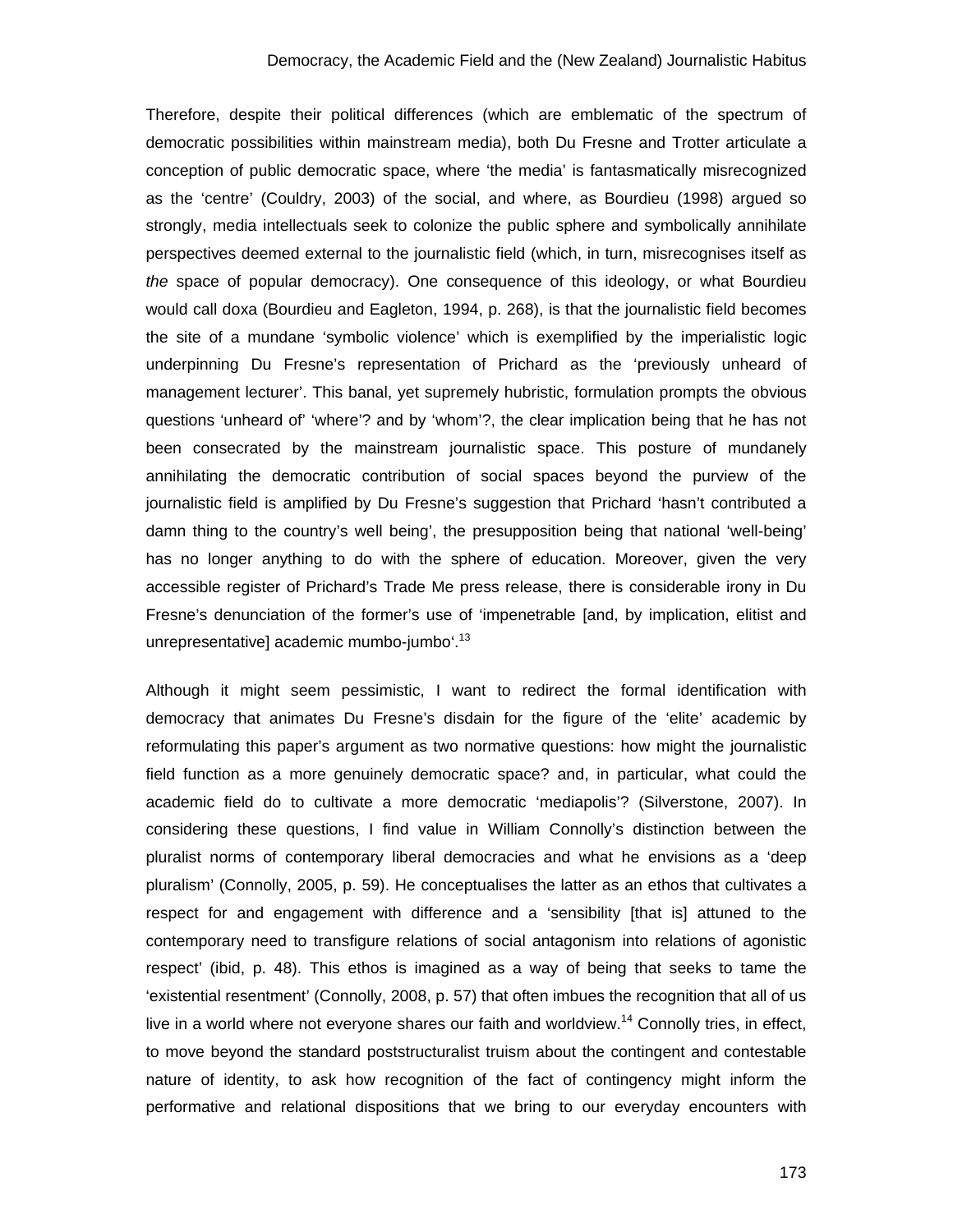identities different to our own. Hence, although he laments the political-cultural practices that are often performed in the name of 'democracy', Connolly encourages us to reflect on the radical potential of an existing liberal vernacular as a discursive resource for moving beyond the surface pluralism of the present.

Transposed to the antagonistic relationship between the journalistic and the academic fields, Connolly's ethos of deep pluralism would recognise the fundamental differences between the figures of the practitioner, practitioner-academic and academic, yet encourage modes of engagement where no-one seeks to symbolically annihilate the perspective of the others.<sup>15</sup> Projecting this ethical disposition onto *all* identities is important, because it is to concede that critical academic discourses may also be imbued with fantasmatic logics that reduce the complex power relations of the journalistic field to the strawman figure of the 'journalistautomaton'. Of course, in 'visualizing' (Connolly, 2008) an alternative inter-field relationship, I am not trying to sideline the dialectic of cultural, political and economic factors that delimit the possibility of deep pluralistic relations in Aotearoa New Zealand. The most obvious structural constraint is the cosy, yet, on its own terms, quite successful institutional relationship between New Zealand educators and the wider media industry, where the academic field effectively renounces much of its (formal and latent) autonomy to 'serve' (Skinner et al, 2001) the training needs of the established industry infrastructure. What is displaced by these institutionalised practices is the possibility of an open-ended and theoretically-informed discussion of what mainstream journalism *could* be and an exploration of 'alternative' journalisms (Atton, 2003) that interrogate profit-centred corporate logics. These absences seem increasingly unsustainable given the corporate- and technology-led 'transformations' (Deuze, 2005) in capitalist media industries, which, if recent New Zealand trends are anything to go by, are unlikely to offer graduates the kind of employment opportunities that they did in the past. In this respect, Gasher's (2005) appeal to Canadian journalism educators seems equally appropriate to the New Zealand context:

Rather than serve the news industry, a function that journalism schools have come to take for granted…. they should instead position themselves as serving journalism in all its bourgeoning forms; that is, journalism schools *must make a distinction* [italics added] between the news industry and journalism (p. 665).

The argument should not be misconstrued. I am not suggesting that the academic field should over-assert its autonomy in ways that are suddenly indifferent to practitioner perspectives, because such a move would most likely undermine some of the reasons for positive student identification with the current model. As elsewhere (Resse and Cohen,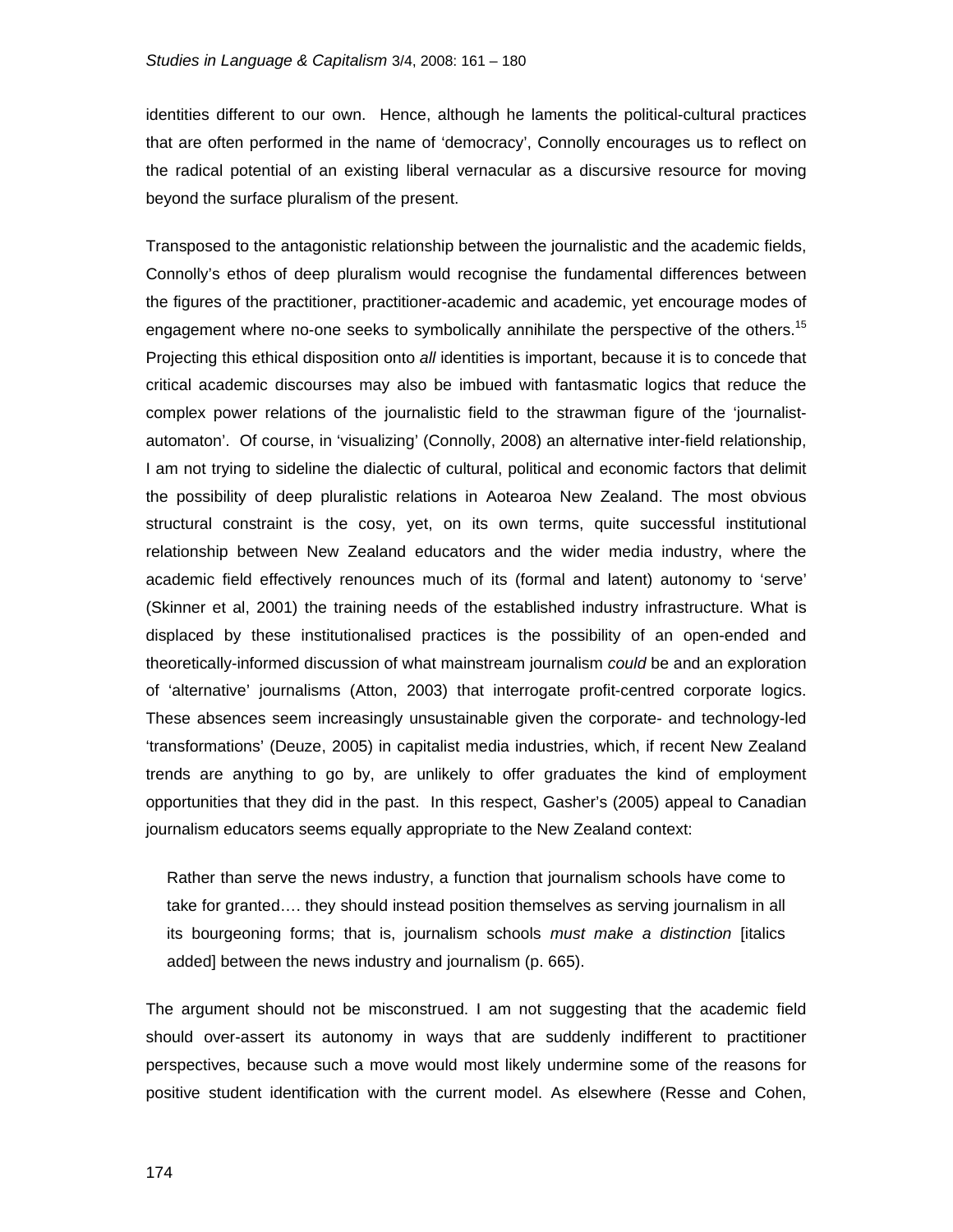2000, p. 215), many students are conceivably drawn to New Zealand journalism courses because of their strong vocational character and it would be wrongheaded to suggest that the educational infrastructure should be indifferent to 'applied' or 'skills-based' concerns. However, I am suggesting that if anything remotely like Connolly's democratic ethos is to be articulated in an educational context, this must be part of a wider infrastructural logic where educators reclaim some of their field-autonomy from industry, partly by opening up the pedagogical process to theoretical logics that are not premised on overidentification with the figure of the mainstream practitioner or the more liminal figure of the practitioner-academic. The challenge becomes one about imagining the future of our mediatized democracies and the distinct epistemological and civic contribution that the academic space could make to that process. These questions are, in short, too important for journalism education to remain primarily structured by industry-centric and capitalist imperatives.

#### **Conclusion**

This paper has examined two fragments of New Zealand journalistic discourse that articulate what I have characterised as an anti-democratic hostility to the academic field. I have argued that this subjective stance is symptomatic and constitutive of a more objective journalistic field logic and habitus that finds concrete material expression in the institutional design and structuring of journalism education programmes. My view is that New Zealand journalistic education is embedded in a fundamentally conservative network of surface pluralism that is insufficiently questioning, or worse indulging of, the kind of habitus exemplified, in different ways, by Du Fresne and Trotter. I have suggested that the academic field will continue to function as an instrument of the existing hegemonic order, so long as the teaching of journalism continues to be largely divorced from those critical pedagogical resources that can help illuminate some of the censoring and anti-democratic blind spots within the hegemonic journalistic habitus. This reconstitution of academic field identities needs to be done in a way that is not dismissive of journalists' positive ideological identification with democracy. Nor should it speak over the self-interpretations of journalists themselves; or be conveniently misread as the view that because journalism students should read Bourdieu, they should write like him also. Instead, although a common discursive articulation should not be assumed (Tønder, and Thomassen, 2006), 'democracy' should function as one of the master signifiers behind the attempt to articulate a more reflexive form of journalism education.

My argument should not be caricatured as the view that theory is the 'answer' to the complex quasi-structural problems of contemporary journalism or that theory should colonize the identity of journalism schools. Nor is it to say that theory should be taught in a way that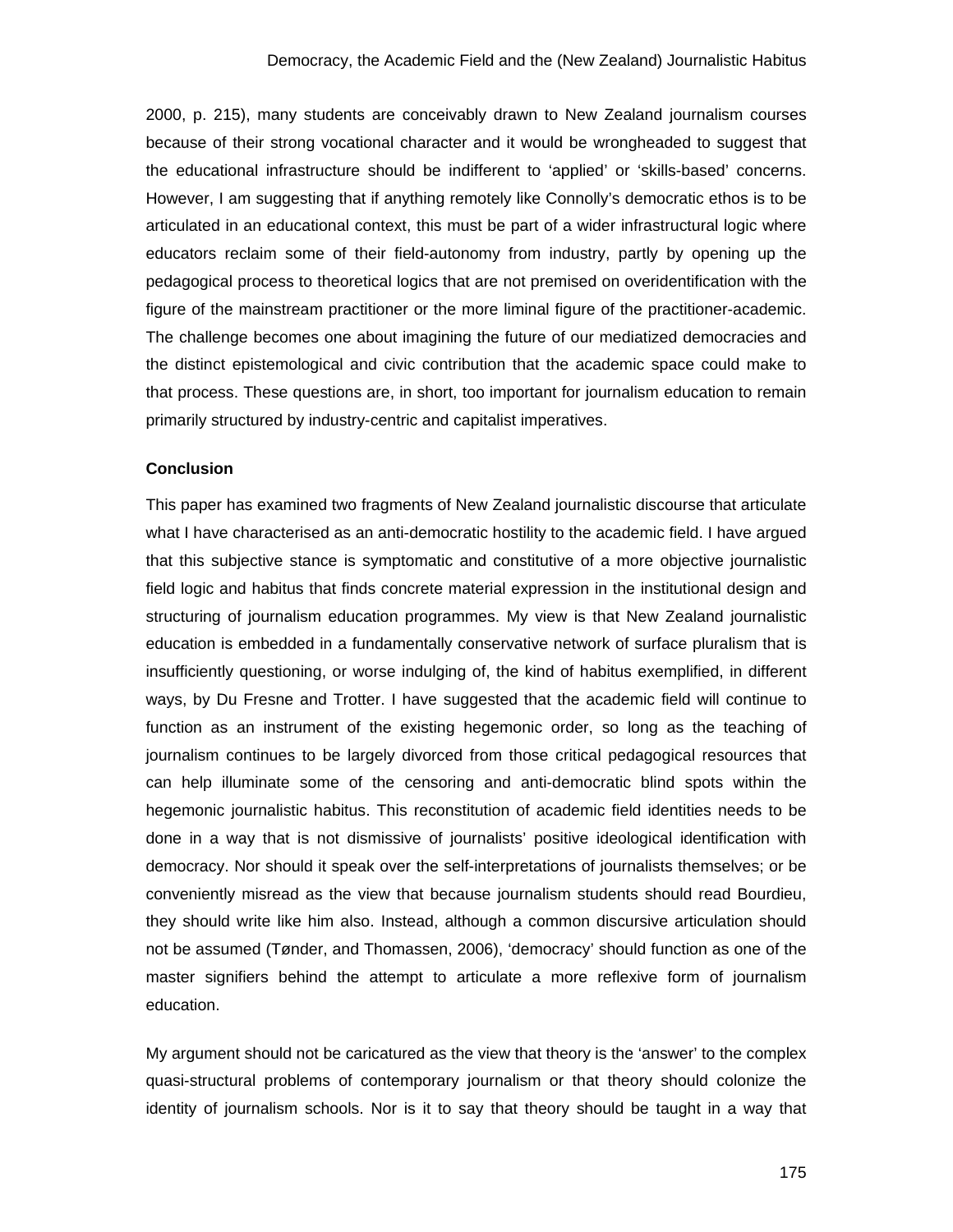assumes a politically timid distance from the material 'realities' of the journalistic field; or what Derrida (1994) would more accurately call its 'artifactuality', since the latter formulation stresses how, in a heavily mediatized world, 'actuality' is 'made' and 'actively produced'. However, it is to ask: what precisely is the academic field for if the process of educating journalists sidelines rigorous conceptual and critical inquiry into the question of democratic and political possibility? (Gounari, 2006). My argument is that the academic space must articulate a democratic identity that is about more than simply 'serving' (Gasher, 2005) the existing hegemonic order, otherwise we will have submitted to a universe where Bourdieu's (1998) concerns about the oppressive 'heteronomous' effects of mainstream journalistic field logics have already been normalized.

Finally, although the paper has focused on the specific relations between the academic field and the journalistic field, the argument clearly has implications for how the journalistic field negotiates relations of difference more generally. Ethnicity, economy, class, religion, gender are all sites of political-cultural conflict, where, to use Connolly's (2005) formulation, the antagonistic dimension is often unsatisfactorily 'transfigured' into relations of 'agonistic respect'. This paper assumes, like Silverstone (2007) that the political-cultural disposition of our media spaces is central to humans' capacity to transfigure. These are not just issues for journalists and educators, but for the entire polity in today's mediatized democracies.

#### **Notes**

- 1. I would like to thank Tim Corballis, Lincoln Dahlberg, James Hollings, Craig Prichard and Verica Rupar for their comments on an earlier draft.
- 2. I cite *The Dominion Post*, though Du Fresne's column is syndicated to a number of other Fairfax papers, including *The Press* and *The Nelson Mail.* This syndication of op-ed journalism is a commonplace feature of the regionalised and quite monopolistic New Zealand newspaper market. For example, even in the capital city Wellington, it is routine to find 'dairies' – i.e. local corner shops – that only stock *The Dominion Post.*
- *3.* Brockie is the author of a weekly science column in *The Dominion Post.*
- 4. Du Fresne edited *The Dominion*, which merged with *The Evening Post* to become *The Dominion Post* in 2002.
- 5. My understanding of dialectical analysis loosely follows the non-deterministic account of Fairclough (2003, p. 214), who describes it as a method of analysis that assumes that 'processes, flows and relations have primacy over [what are often represented as distinct] elements, things, structures, etc'.
- 6. Despite its differences from a more prototypical poststructuralist identity, Bourdieu's work follows Laclau (2005) and others by recognising the inherently contingent, hegemonized and politicized nature of social objectivity.
- 7. Bourdieu's field theory is structured by a heuristic distinction between autonomous and heteronomous fields, which, to put it simply, attempts to map the 'relative' independence and dependence of different social spaces. Autonomous social fields are those that function primarily in terms of codes, logics, discourses, etc, that are internal to the particular field(s). Heteronomous social fields are, in contrast, structured more by practices that are, strictly speaking, external to the particular field. Thus, working with this ideal-type distinction, the general character of the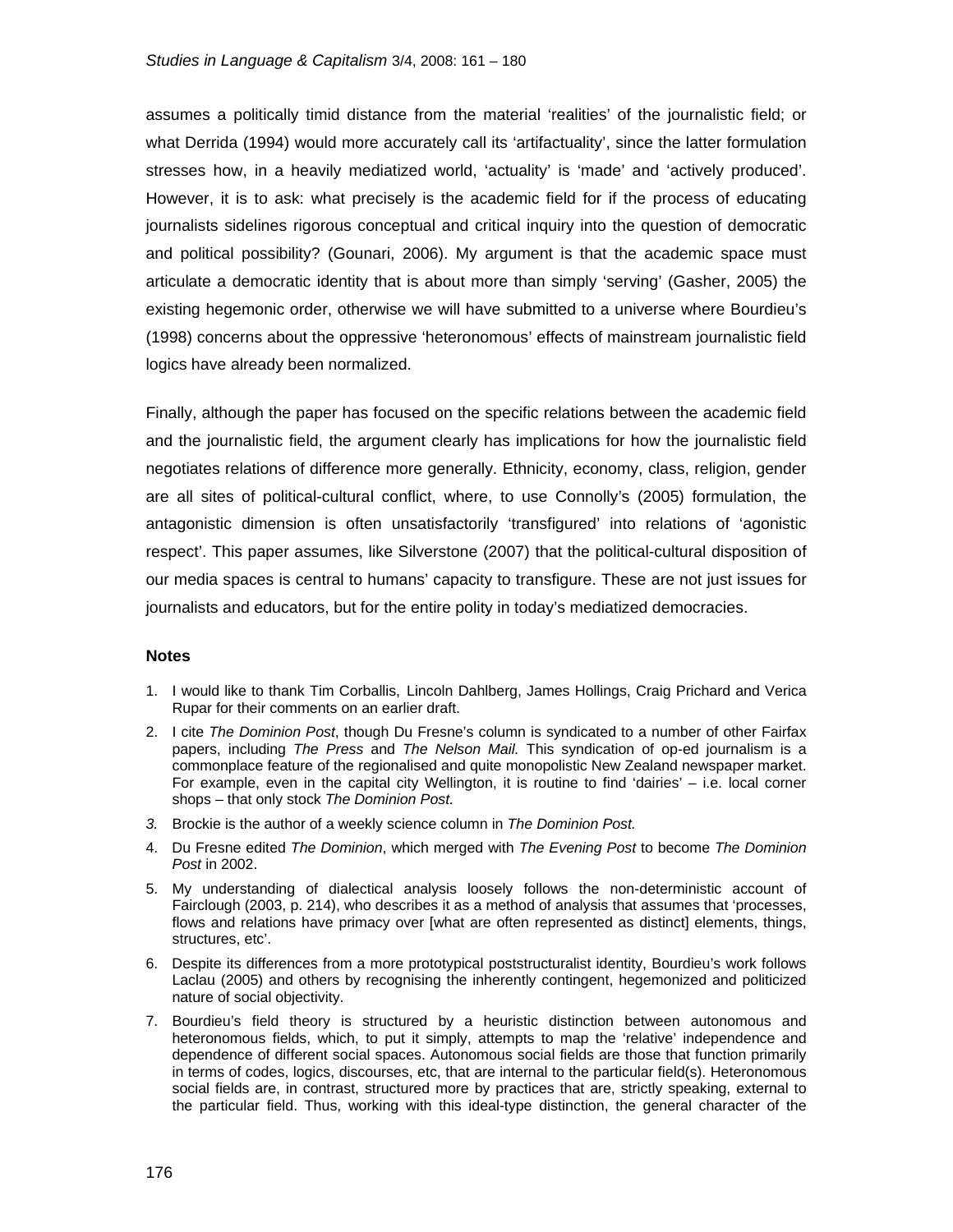liberal democratic journalistic field can be described as heteronomous (Bourdieu, 1998), in that most 'mainstream' media institutions are structurally constrained by their dependency on advertising and sales; or, in the case of state-owned media, doubly constrained by their more direct vulnerability to the shifting imperatives of the political field (Champagne, 2005).

- 8. My understanding of hegemony follows Laclau, who, as Howarth (2004) observes, offers a theorization that goes beyond the narrow equation of hegemony with 'states of domination and political supremacy' (p. 256). In Laclau's account, hegemony not only functions as a category for conceptualising how *dominant* forms of social order have been constructed, but 'has been generalized into a more universal tool of analysis - functioning at the ontological level – and thus can be applied to the construction of *all* [italics added] forms of social order (270).
- 9. The more explicit theoretical focus of the 'journalism studies' major functions as a point of distinction with Massey's flagship 'graduate diploma in journalism', which continues to function as the standard 'professional' qualification.
- 10. At the same time, these distinctions do not seem to be as pronounced or as sedimented in other countries. For example, a more formal alignment of identities is suggested by the organisational constitution of MeCCSA, the Media, Communications & Cultural Studies Association in the UK, and the administrative organisation of prestigious Schools like the Cardiff School of Journalism, Media and Cultural Studies. A pattern of converging identities is also indexed by the general absence of 'media studies' as a rival institutional signifier in US universities, and the organisation of professional bodies like ACEJMC, The Accrediting Council on Education in Journalism and Mass Communications.
- 11. Elsaka (2005, p. 74) cites the following extract from a 1907 publication of the New Zealand Institute of Journalists: [the NZIJ will devise] 'measures for testing the qualifications of candidates for admission to professional membership of the Institute by examination in theory and in practice, or by any other actual and practical test'.
- 12. This is to envision a curriculum that not only foregrounds the 'question of epistemology' (Skinner, et al, 2001; p. 346), but also a concern with ontology, which Glynos and Howarth (2007, p. 109) describe as a mode of inquiry into the 'categorical and existential preconditions' of the social practices that are deemed worthy objects of knowledge in the first place.
- 13. Clearly, there is a good chance that this article could trigger a similar comical response if, to use a surveillance metaphor, it came under the journalistic radar. No doubt, extracts could be uprooted to coherently fit with the 'mumbo-jumbo' and 'pointy-head' stereotypes.
- 14. One of the salient features of Connolly's (2005) work is his attribution of the theological category of 'faith' to all belief systems and philosophies.
- 15. Of course, it can be difficult enough to find 'agonistic respect' for different belief systems within a neoliberalized university keen to serve industry and public policy imperatives. There is considerable irony here from a journalism education perspective. Because while, on the one hand, journalism education is critiqued within the academy for being insufficiently 'academized', its model of industry liaison is, in many respects, the discursive logic guiding a wider process of university 'restructuring'.

## **References**

Atton, C (2003) "What is 'alternative' journalism?", *Journalism: Theory, Practice and Criticism*, 4 (3) pp. 267-272.

Benson, R, & Neveu, E (2005) *Bourdieu and the journalistic field*, Cambridge: Polity.

- Bourdieu, P & Eagleton, T (1994) "Doxa and common life: an interview" in S Žižek (ed) *Mapping ideology*, London: Verso.
- Bourdieu, P & Wacquant, L (1992) *An invitation to reflexive sociology,* Chicago: Chicago University Press.

Bourdieu, P (1998) *On Television and Journalism*, London: Pluto.

Bridgman, T (2007) "Assassins in academia? New Zealand academics as critic and conscience of society", *New Zealand Sociology*, 22 (1), pp 126-143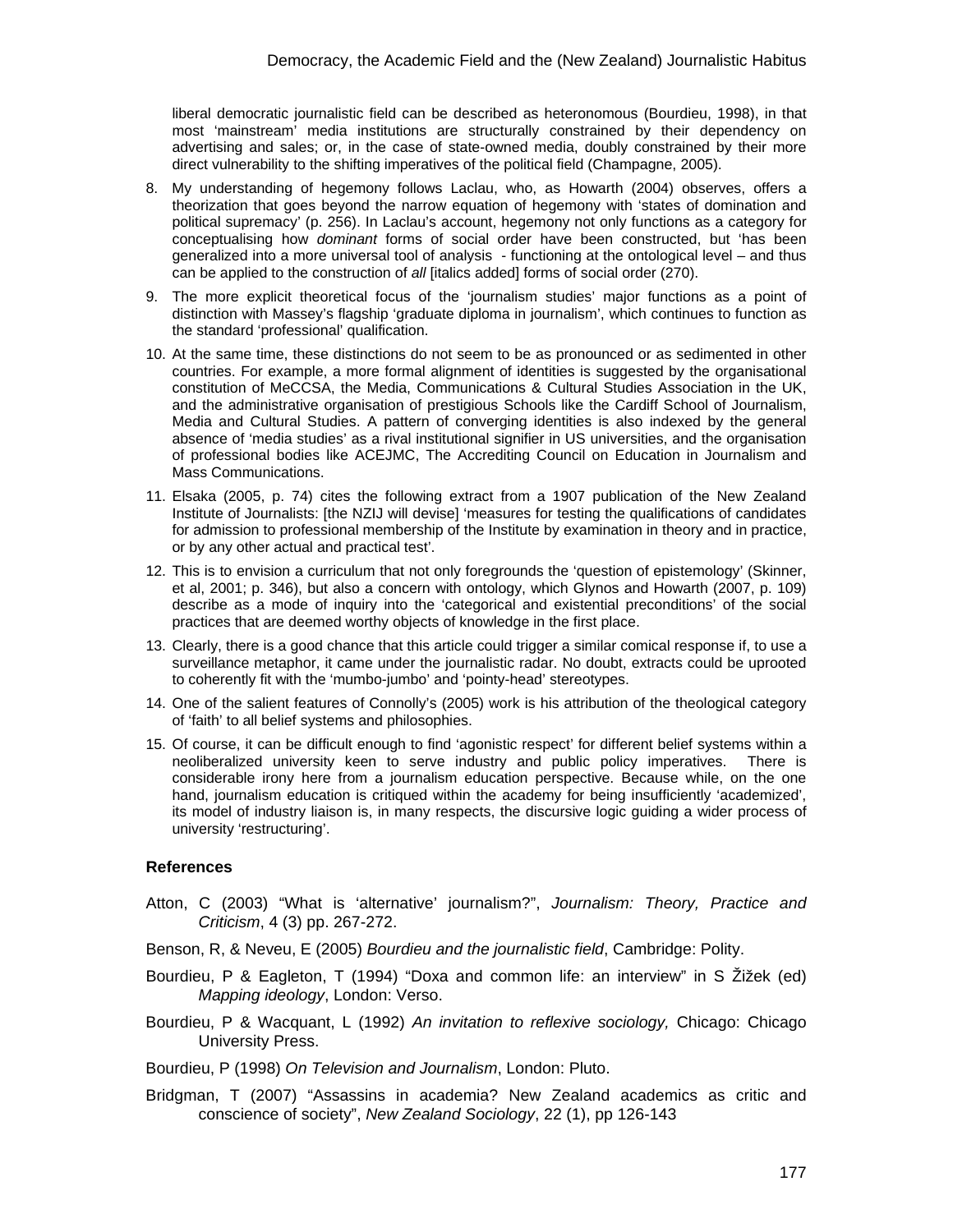- Champagne, P (2005). "The 'double dependency': the journalistic field between politics and markets", in R Benson, & E Neveu, *Bourdieu and the journalistic field*, Cambridge: Polity.
- Connolly, W. E. (2005) *Pluralism*, Durham: Duke University Press.
- Connolly, W. E. (2008) *Capitalism and Christianity, American style*, Durham: Duke University Press.
- Couldry, N (2003) *Media rituals: a critical approach*, Oxfordshire: London.
- Derrida, J. (1994) "The deconstruction of actuality: an Interview with Jacques Derrida", *Radical Philosophy,* Autumn*.* Accessed from http://www.radicalphilosophy.com/ default.asp?channel\_id=2190&editorial\_id=11041 on August 15, 2008.
- Deuze, M (2005) "What is journalism? Professional identity and ideology of journalists reconsidered", *Journalism: Theory, Practice & Criticism*, 6 (4) pp. 442-464.
- Du Fresne, K (2008) "Intro: what the journalists of the future are expected to read", *Scoop*. Accessed from http://books.scoop.co.nz/an-intro-to-different-ideas-about-journalism/ on September 1 2008.
- Du Fresne, K (2006). "An assassin in academia", *The Dominion Post,* 21 March.
- Elsaka, N (2005) "New Zealand journalists and the appeal of 'professionalism' as a model of organisation: an historical analysis", *Journalism Studies*, 6 (1), pp. 73-86.
- EPMU (2007). "EPMU condemns APN outsourcing", *Scoop,* Press Release, April 13. Accessed from http://www.scoop.co.nz/stories/PO0704/S00167.htm on September 1 2008 .
- Fairclough, N (2003) *Analysing discourse: textual analysis for social research*, London: Routledge.
- Fairfax (2006) "Fairfax To Acquire Trade Me", *Scoop,* Fairfax Press Release, March 6. Accessed from: http://www.scoop.co.nz/stories/BU0603/S00071.htm on September 1 2008.
- Garman, A (2005) "Teaching journalism to produce 'interpretive communities' rather than just 'professionals'", *Ecquid Novi*, 26(2), pp. 199-211.
- Gasher, M (2005) "Commentary: it's time to redefine journalism education in Canada", *Canadian Journal of Communication*, 30, pp. 665-672.
- Glynos, J & Howarth, D (2007) *Logics of critical explanation in social and political theory*, London: Routledge.
- Glynos, J (2001) "The grip of ideology: a Lacanian approach to the theory of Ideology", *Journal of Political Ideologies,* 6 (2), pp. 191-214.
- Gounari, P (2006) "Contesting the cynicism of neoliberal discourse: moving towards a language of possibility", *Studies in Language & Capitalism*, 1, pp 77 – 96.
- Herman, E & McChesney, R (1997) *The global media: the new missionaries of corporate capitalism*, London: Continuum.
- Hirst, M (2008) "In defence of theory a reply to Mr du Fresne's review of Intro", *Scoop*, accessed from http://books.scoop.co.nz/an-intro-to-different-ideas-about-Journalism/ on September 1 2008.
- Hope, W. (2005) 'Editorial: corporate media news', *Pacific Journalism Review*, 10 (2), pp. 5- 7.
- Howarth, D (2004) "Hegemony, political subjectivity, and radical democracy", in S Critchley & O Marchart (eds) *Laclau: a critical reader*, Routledge: London, pp. 256-276.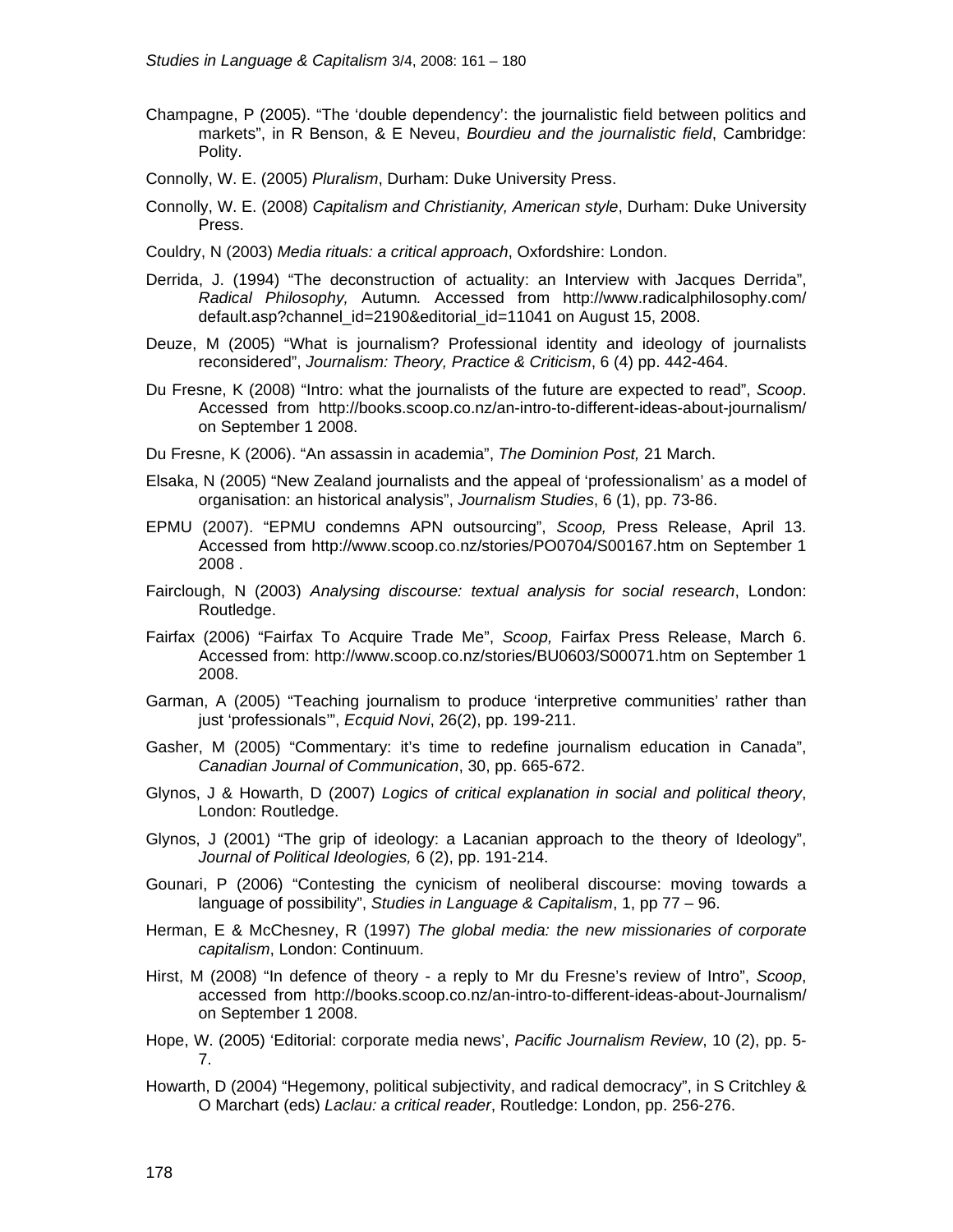- Journalists Training Organisation (2008) "National qualifications". Sourced from http://www.journalismtraining.co.nz/schools.html on September 15.
- Laclau, E (2005) *On populist reason*, London: Verso.
- Laclau, E & Mouffe, C (2001, original 1985), *Hegemony and socialist strategy*, London: Verso.
- Macdonald, I (2006) "Teaching journalists to save the profession", *Journalism Studie*s, 7 (5), pp. 745-764.
- Media7 Blog (2008) "17 September". Accessed from http://tvnz.co.nz/view/page/1595409/1754879 on September 20 2008.
- New Zealand Herald (2008). "Fairfax Media set to cull 36 editorial jobs in NZ", August 26. Accessed **from** the contract of the contract of the contract of the contract of the contract of the contract of the contract of the contract of the contract of the contract of the contract of the contract of the contract o http://www.nzherald.co.nz/business/news/article.cfm?c\_id=3&objectid=10529103 on September 15, 2008.
- Prichard, C, Boon, B, Bill, A & Jones, D (2006) "Creativity and class", *Ephemera*, 6 (4), pp, 517-525.
- Prichard, C (2006) "Sale of Trade Me a lost opportunity", Massey University Press Release. Accessed from http://masseynews.massey.ac.nz/2006/Press\_Releases/ 03 15 05.html on May 15, 2008.
- Reese, S D & Cohen, J (2000) "Educating for journalism: the professionalism of scholarship", *Journalism Studies*, 1 (2), pp. 213–227.
- Robbie, D. (2007). "NZ: Making public journalism matter", Pacific Media Centre, August 12. Accessed from http://www.pmc.aut.ac.nz/niusbeat/070812\_OM-MakingPublic.shtml on September 1, 2008.
- Rowe, D & Brass, K (2008) "The uses of academic knowledge: the university in the media", *Media, Culture and Society*, 30 (5), pp. 677-698.
- Silverstone, R (2007) *Media and morality: on the rise of the mediapolis*, Cambridge: Polity.
- Skinner, D, Gasher M J & Compton, J (2001) "Putting theory to practice: a critical approach to journalism studies", *Journalism: Theory, Practice and Criticism*, 2 (3) pp 341-360.
- Tønder, L & Thomassen, L (2006) *Radical democracy: politics between abundance and lack*, Manchester: Manchester University Press.
- Trotter, C (2007) "NZ: preaching to the converted", *The Dominion Post*, August 10. Accessed from http://www.pmc.aut.ac.nz/niusbeat/070810\_OurMedia.shtml on May 15, 2008.
- Tully, J (2008) (ed) *INTRO: a beginner's guide to Professional News Journalism*, Wellington: New Zealand Journalists Training Organisation.
- Turner, G. (2000) "'Media wars': journalism, cultural and media studies in Australia", *Journalism: Theory, Practice and Criticism*, 1 (3), pp. 353-365.
- Vaughan, G & Weir, J (2008) "New Zealand 'stands out' for Fairfax", *Stuff* website, August 22. Accessed from http://www.stuff.co.nz/4664482a13.html on September 15, 2008.
- Windschuttle, K (2000) "The poverty of cultural studies", *Journalism Studies*, 1 (1), pp. 145- 159.

Zelizer, B (2004) *Taking journalism seriously: news and the academy,* London: Sage.

Žižek, S (1989) *The sublime object of ideology*, London: Verso.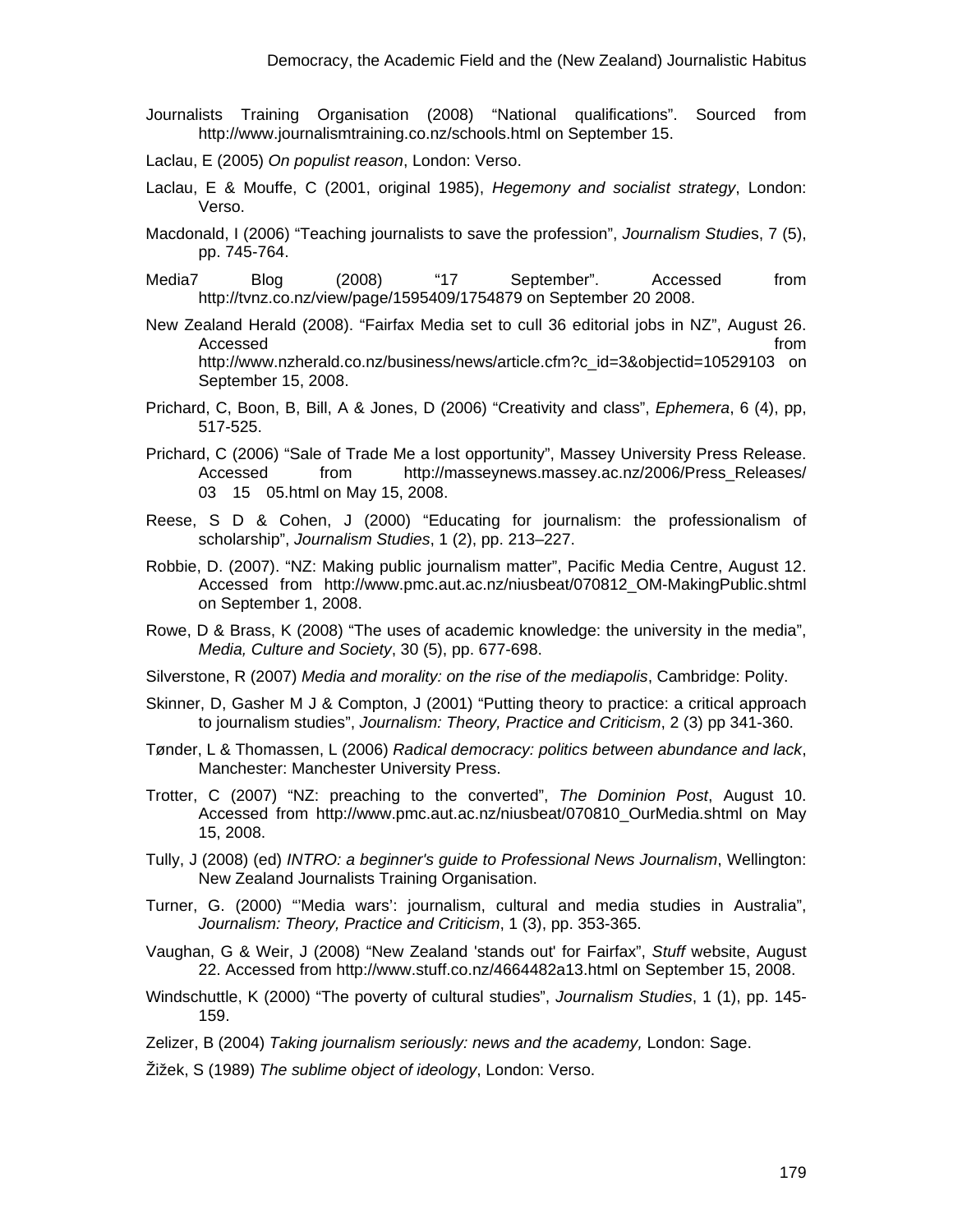# **About the author**

Sean Phelan is a lecturer at the Department of Communication, Journalism and Marketing, Massey University, Wellington, where he teaches and researches on news media, political communication and critical communication. He has published articles on neoliberalism, the September 11 attacks, the 2003 Iraq war and Aotearoa New Zealand race relations. Email: s.phelan@massey.ac.nz.